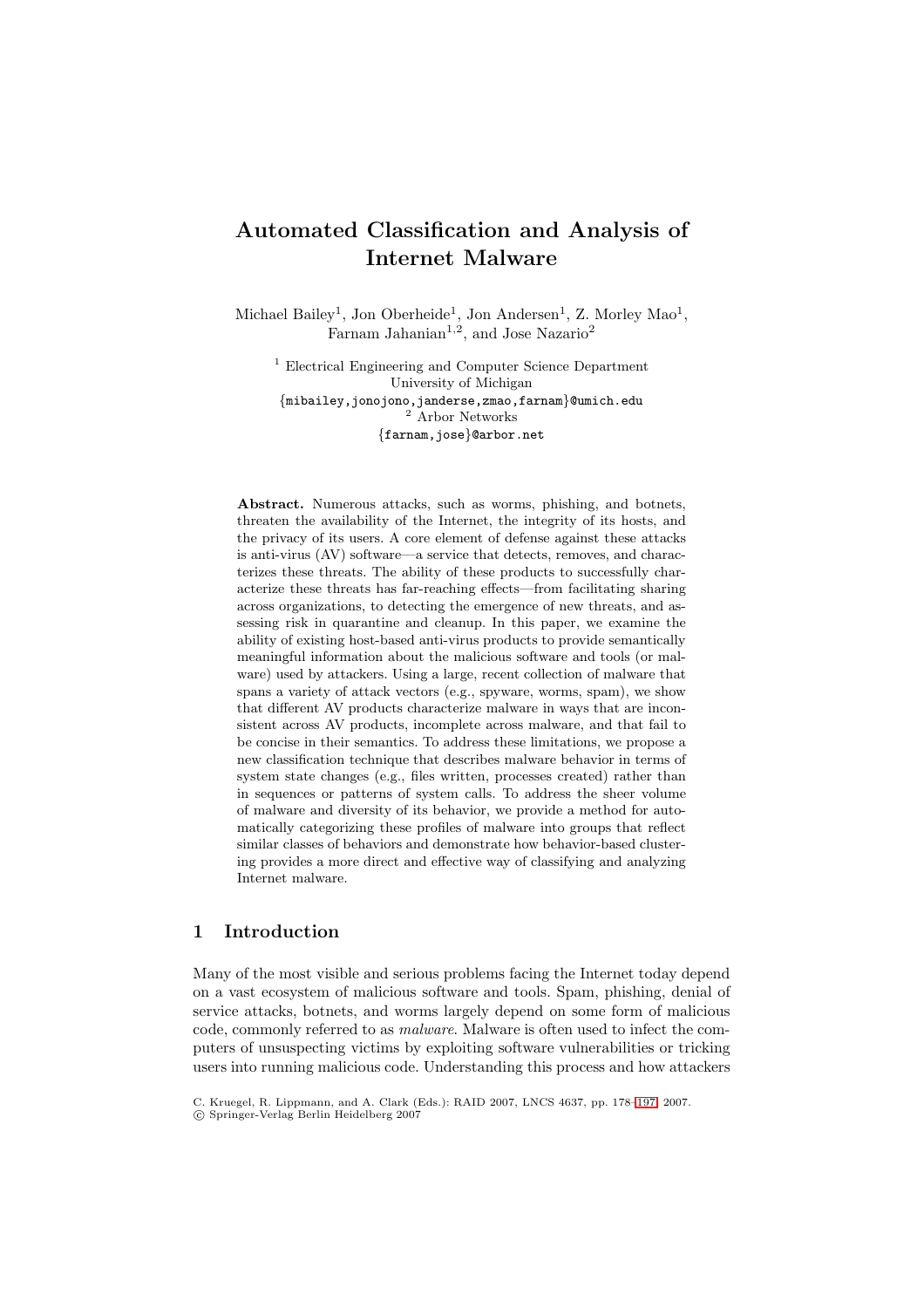use the backdoors, key loggers, password stealers, and other malware functions is becoming an increasingly difficult and important problem.

Unfortunately, the complexity of modern malware is making this problem more difficult. For example, Agobot [\[3\]](#page-18-1), has been observed to have more than 580 variants since its initial release in 2002. Modern Agobot variants have the ability to perform DoS attacks, steal bank passwords and account details, propagate over the network using a diverse set of remote exploits, use polymorphism to evade detection and disassembly, and even patch vulnerabilities and remove competing malware from an infected system [\[3\]](#page-18-1). Making the problem even more challenging is the increase in the number and diversity of Internet malware. A recent Microsoft survey found more than 43,000 new variants of backdoor trojans and bots during the first half of 2006 [\[20\]](#page-19-0). Automated and robust approaches to understanding malware are required to successfully stem the tide.

Previous efforts to automatically classify and analyze malware (e.g., AV, IDS) focused primarily on content-based signatures. Unfortunately, content-based signatures are inherently susceptible to inaccuracies due to polymorphic and metamorphic techniques. In addition, the signatures used by these systems often focus on a specific exploit behavior—an approach increasingly complicated by the emergence of multi-vector attacks. As a result, IDS and AV products characterize malware in ways that are inconsistent across products, incomplete across malware, and that fail to be concise in their semantics. This creates an environment in which defenders are limited in their ability to share intelligence across organizations, to detect the emergence of new threats, and to assess risk in quarantine and cleanup of infections.

To address the limitations of existing automated classification and analysis tools, we have developed and evaluated a dynamic analysis approach, based on the execution of malware in virtualized environments and the causal tracing of the operating system objects created due to malware's execution. The reduced collection of these user-visible system state changes (e.g., files written, processes created) is used to create a fingerprint of the malware's behavior. These fingerprints are more invariant and directly useful than abstract code sequences representing programmatic behavior and can be directly used in assessing the potential damage incurred, enabling detection and classification of new threats, and assisting in the risk assessment of these threats in mitigation and clean up. To address the sheer volume of malware and the diversity of its behavior, we provide a method for automatically categorizing these malware profiles into groups that reflect similar classes of behaviors. These methods are thoroughly evaluated in the context of a malware dataset that is large, recent, and diverse in the set of attack vectors it represents (e.g., spam, worms, bots, spyware).

This paper is organized as follows: Section [2](#page-2-0) describes the shortcomings of existing AV software and enumerates requirements for effective malware classification. We present our behavior-based fingerprint extraction and fingerprint clustering algorithm in Section [3.](#page-6-0) Our detailed evaluation is shown in Section [4.](#page-10-0) We present existing work in Section [5,](#page-15-0) offer limitations and future directions in Section [6,](#page-16-0) and conclude in Section [7.](#page-17-0)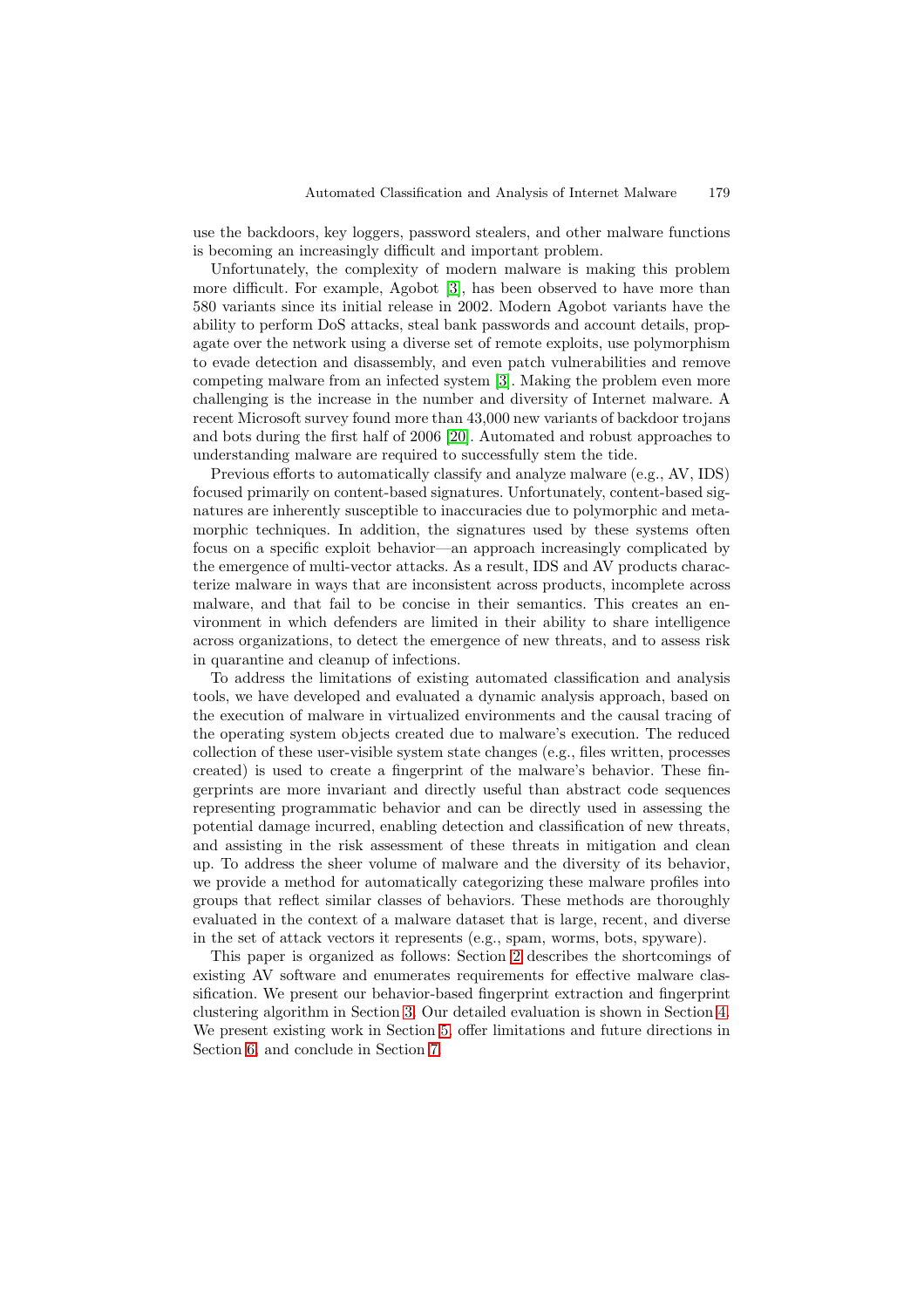# <span id="page-2-0"></span>**2 Anti-Virus Clustering of Malware**

Host-based AV systems detect and remove malicious threats from end systems. As a normal part of this process, these AV programs provide a description for the malware they detected. The ability of these products to successfully characterize these threats has far-reaching effects—from facilitating sharing across organizations, to detecting the emergence of new threats, and assessing risk in quarantine and cleanup. However, for this information to be effective, the descriptions provided by these systems must be meaningful. In this section, we evaluate the ability of host-based AV to provide meaningful intelligence on Internet malware.

## **2.1 Understanding Anti-Virus Malware Labeling**

In order to accurately characterize the ability of AV to provide meaningful labels for malware, we first need to acquire representative datasets. In this paper, we use three datasets from two sources, as shown in Table [1.](#page-2-1) One dataset, legacy, is taken from a network security community malware collection and consists of randomly sampled binaries from those posted to the community's FTP server in 2004. In addition, we use a large, recent six-month collection of malware and a six-week subset of that collection at the beginning of the dataset collection period. The small and large datasets are a part of the Arbor Malware Library (AML). Created by Arbor Networks, Inc. [\[1\]](#page-18-2), the AML consists of binaries collected by a variety of techniques including Web page crawling [\[28\]](#page-19-1), spam traps [\[26\]](#page-19-2), and honeypot-based vulnerability emulation [\[2\]](#page-18-3). **Since each of these methods collects binaries that are installed on the target system without the user's permission, the binaries collected are highly likely to be malicious**. Almost 3,700 unique binaries were collected over a six-month period in late 2006 and early 2007.

<span id="page-2-1"></span>Table 1. The datasets used in this paper: A large collection of legacy binaries from 2004, a small six-week collection from 2006, and a large six-month collection of malware from 2006/2007. The number of unique labels provided by five AV systems is listed for each dataset.

| Dataset | Date                                            | Number of II                                    | Number of Unique Labels |       |      |       |     |  |
|---------|-------------------------------------------------|-------------------------------------------------|-------------------------|-------|------|-------|-----|--|
| Name    | Collected                                       | Unique MD5s McAfee F-Prot ClamAV Trend Symantec |                         |       |      |       |     |  |
| legacy  | $ 01 \text{ Jan } 2004 - 31 \text{ Dec } 2004 $ | 3.637                                           | -16                     | 1216  | 590  | 416   | -51 |  |
| small   | $ 03 \text{ Sep } 2006 - 22 \text{ Oct } 2006 $ | 893                                             | 12                      | 379   | 253  | 246   | 90  |  |
| large   | $ 03 \text{ Sep } 2006 - 18 \text{ Mar } 2007 $ | 3.698                                           | 310                     | . 544 | .102 | 2.035 | 50  |  |

After collecting the binaries, we analyzed them using the AV scanners shown in Table [2.](#page-3-0) Each of the scanners was the most recent available from each vendor at the time of the analysis. The virus definitions and engines were updated uniformly on November 20th, 2006, and then again on March 31st, 2007. Note that the first update occured more than a year after the *legacy* collection ended and one month after the end of the small set collection. The second update was 13 days after the end of the large set collection.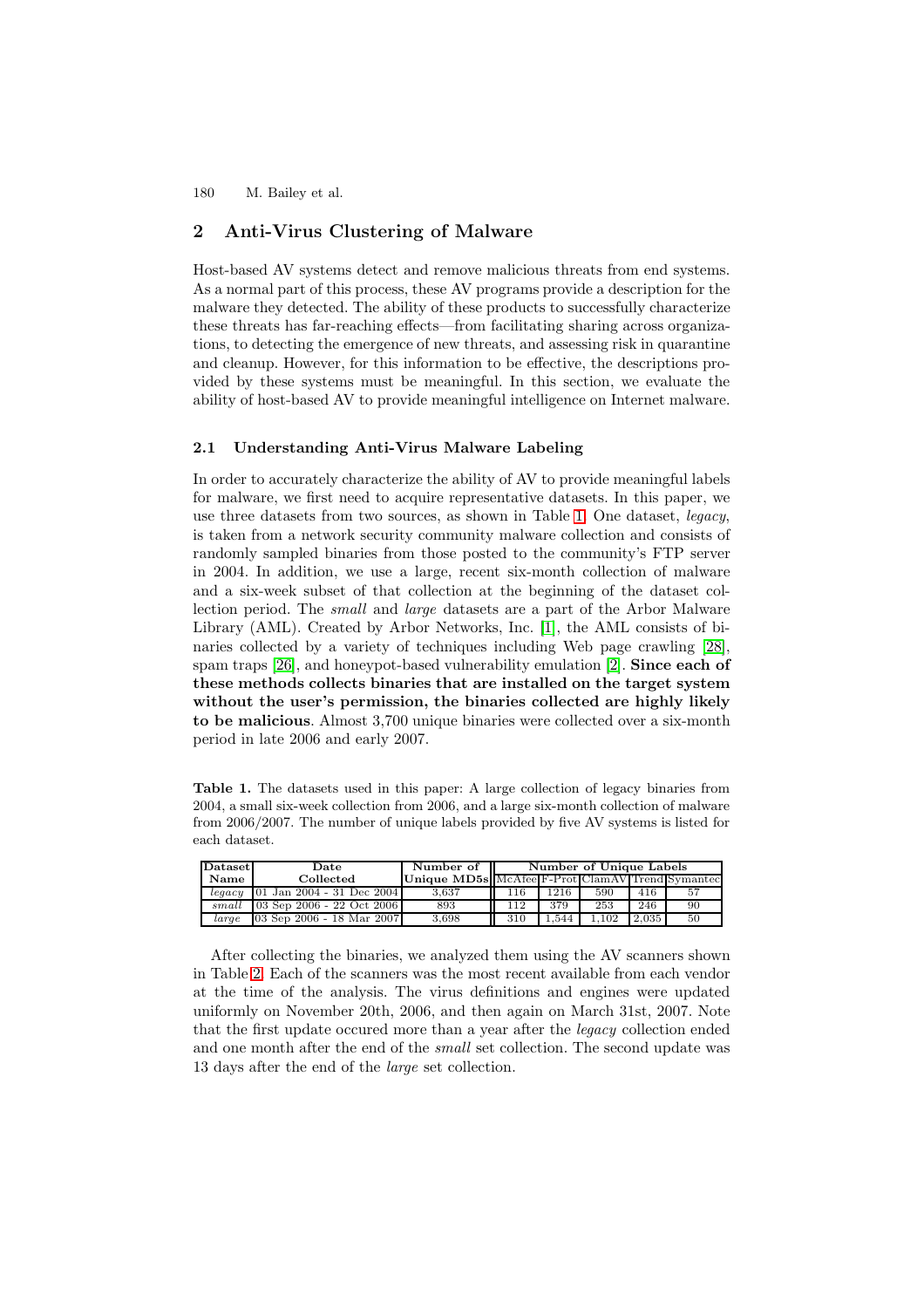<span id="page-3-0"></span>**Table 2.** Anti-virus software, vendors, versions, and signature files used in this paper. The small and legacy datasets were evaluated with a version of these systems in November of 2006 and both *small* and *large* were evaluated again with a version of these systems in March of 2007.

| Label  | Software                             | Vendor          | <b>Version</b> | <b>Signature File</b> |
|--------|--------------------------------------|-----------------|----------------|-----------------------|
| McAfee | Virus Scan                           | McAfee, Inc.    | v4900          | 20 Nov 2006           |
|        |                                      |                 | v5100          | 31 Mar 2007           |
| F-Prot | F-Prot Anti-virus FRISK Software     |                 | 4.6.6          | 20 Nov 2006           |
|        |                                      | International   | 6.0.6.3        | 31 Mar 2007           |
| ClamAV | Clam Anti-virus                      | Tomasz Kojm and | 0.88.6         | 20 Nov 2006           |
|        |                                      | the ClamAV Team | 0.90.1         | 31 Mar 2007           |
| Trend  | PC-cillin Internet Trend Micro, Inc. |                 | 8.000-1001     | 20 Nov 2006           |
|        | Security 2007                        |                 | 8.32.1003      | 31 Mar 2007           |
|        | Symantec Norton Anti-virus Symantec  |                 | 14.0.0.89      | 20 Nov 2006           |
|        | 2007                                 | Corporation     | 14.0.3.3       | 31 Mar 2007           |

AV systems rarely use the exact same labels for a threat, and users of these systems have come to expect simple naming differences (e.g., W32Lovsan.worm.a versus Lovsan versus WORM MSBLAST.A) across vendors. It has always been assumed, however, that there existed a simple mapping from one system's name space to another, and recently investigators have begun creating projects to unify these name spaces [\[4\]](#page-18-4). Unfortunately, the task appears daunting. Consider, for example, the number of unique labels created by various systems. The result in Table [1](#page-2-1) is striking—there is a substantial difference in the number of unique labels created by each AV system. While one might expect small differences, it is clear that AV vendors disagree not only on what to label a piece of malware, but also on how many unique labels exist for malware in general.



<span id="page-3-1"></span>Fig. 1. A Venn diagram of malware labeled as SDBot variants by three AV products in the legacy dataset. The classification of SDBot is ambiguous.

One simple explanation for these differences in the number of labels is that some of these AV systems provide a finer level of detail into the threat landscape than the others. For example, the greater number of unique labels in Table [1](#page-2-1) for F-Prot may be the result of F-Prot's ability to more effectively differentiate small variations in a family of malware. To investigate this conjecture, we examined the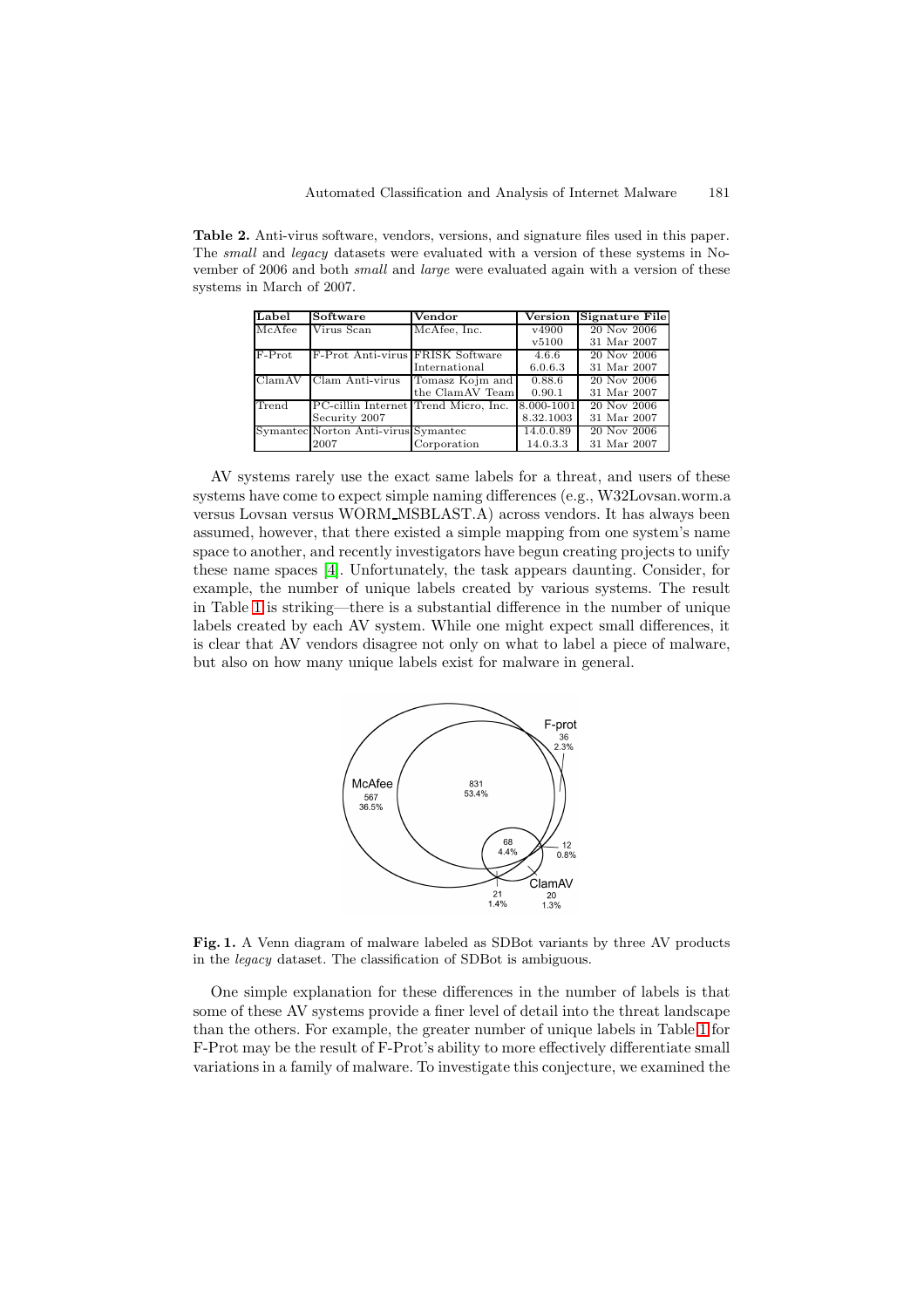labels of the legacy dataset produced by the AV systems and, using a collection of simple heuristics for the labels, we created a pool of malware classified by F-Prot, McAfee, and ClamAV as SDBot [\[19\]](#page-19-3). We then examined the percentage of time each of the three AV systems classified these malware samples as part of the same family. The result of this analysis can be seen in Figure [1.](#page-3-1) Each AV classifies a number of samples as SDBot, yet the intersection of these different SDBot families is not clean, since there are many samples that are classified as SDBot by one AV and as something else by the others. It is clear that these differences go beyond simple differences in labeling—anti-virus products assign distinct semantics to differing pieces of malware.

## **2.2 Properties of a Labeling System**

Our previous analysis has provided a great deal of evidence indicating that labeling across AV systems does not operate in a way that is useful to researchers, operators, and end users. Before we evaluate these systems any further, it is important to precisely define the properties an ideal labeling system should have. We have identified three key design goals for such a labeling system:

- **Consistency.** Identical items must and similar items should be assigned the same label.
- **Completeness.** A label should be generated for as many items as possible.
- **Conciseness.** The labels should be sufficient in number to reflect the unique properties of interest, while avoiding superfluous labels.

## **2.3 Limitations of Anti-Virus**

Having identified consistency, completeness, and conciseness as the design goals of a labeling system, we are now prepared to investigate the ability of AV systems to meet these goals.

<span id="page-4-0"></span>**Table 3.** The percentage of time two binaries classified as the same by one AV are classified the same by other AV systems. Malware is inconsistently classified across AV vendors.

|          |     | legacy |     |     |                                                                         | small |     |     |     |     |
|----------|-----|--------|-----|-----|-------------------------------------------------------------------------|-------|-----|-----|-----|-----|
|          |     |        |     |     | McAfee F-Prot ClamAV Trend Symanter McAfee F-Prot ClamAV Trend Symantec |       |     |     |     |     |
| McAfee   | 100 | 13     | -27 | 39  | 59                                                                      | 100   | 25  | 54  | 38  |     |
| $F-Prot$ | 50  | 100    | 96  | 41  | 61                                                                      | 45    | 100 | 57  | 35  | 18  |
| ClamAV   | 62  | 57     | 100 | 34  | 68                                                                      | 39    | 23  | 100 | 32  | 13  |
| Trend    | 67  | 18     | 25  | 100 | 55                                                                      | 45    | 23  | 52  | 100 | 16  |
| Symantec | 27  |        | 13  | 14  | 100                                                                     | 42    | 25  | 46  | 33  | 100 |

**Consistency.** To investigate consistency, we grouped malware into categories based on the labels provided by AV vendors. For each pair of distinct malware labeled as the same by a particular system, we compared the percentage of time the same pair was classified by other AV systems as the same. For example, two binaries in our legacy dataset with different MD5 checksums were labeled as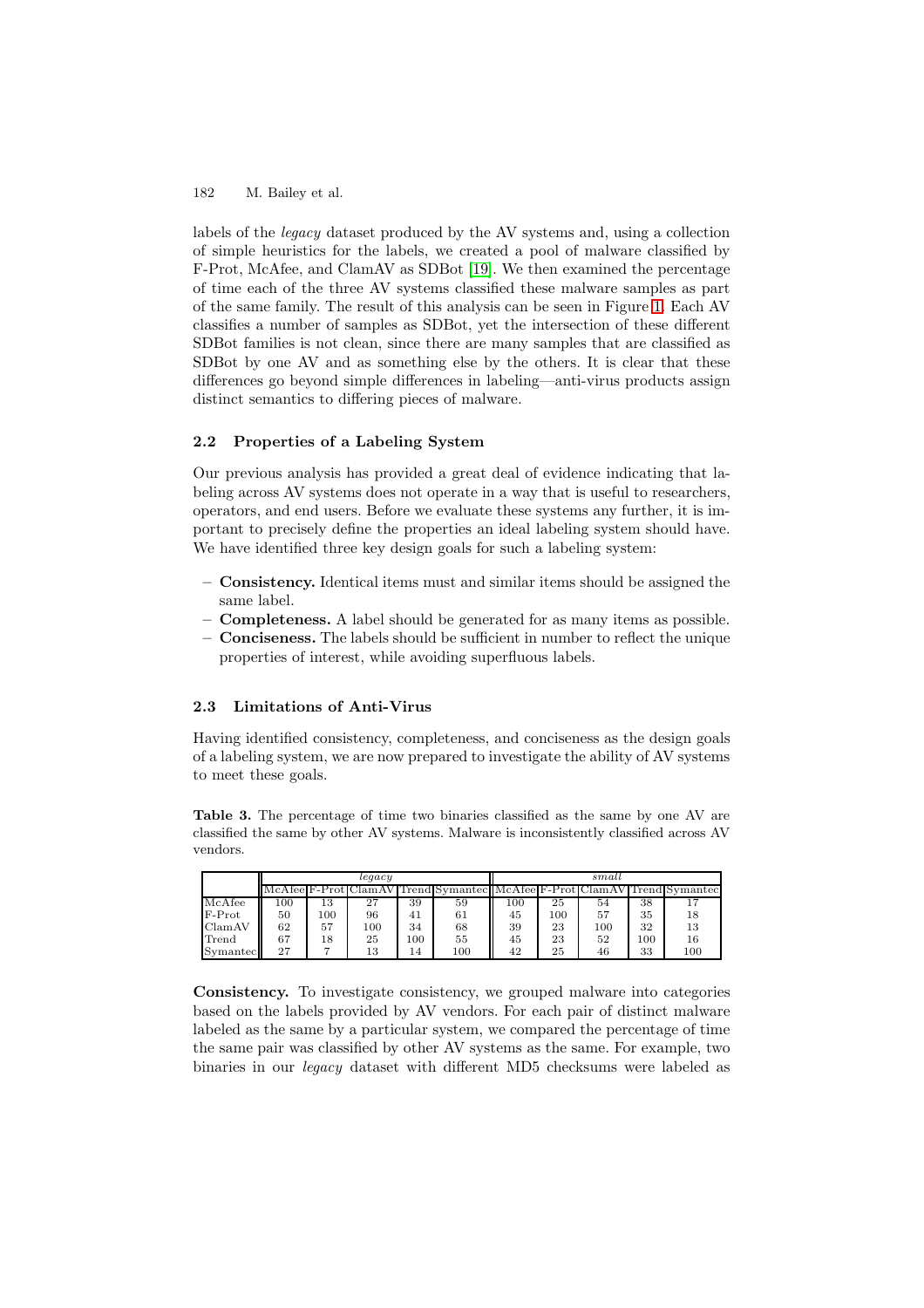<span id="page-5-0"></span>**Table 4.** The percentage of malware samples detected across datasets and AV vendors. AV does not provide a complete categorization of the datasets.

|        |             | Dataset AV Updated Percentage of Malware Samples Detected |      |                            |       |          |  |  |
|--------|-------------|-----------------------------------------------------------|------|----------------------------|-------|----------|--|--|
| Name   |             |                                                           |      | McAfeelF-Prot ClamAV Trend |       | Symantec |  |  |
| leqacy | 20 Nov 2006 | 100                                                       | 99.8 | 94.8                       | 93.73 | 97.4     |  |  |
| small  | 20 Nov 2006 | 48.7                                                      | 61.0 | 38.4                       | 54.0  | 76.9     |  |  |
| small  | 31 Mar 2007 | 67.4                                                      | 68.0 | 55.5                       | 86.8  | 52.4     |  |  |
| large  | 31 Mar 2007 | 54.6                                                      | 76.4 | 60.1                       | 80.0  | 51.5     |  |  |

W32-Blaster-worm-a by McAfee. These two binaries were labeled consistently by F-Prot (both as msblast), and Trend (both as msblast), but inconsistently by Symantec (one blaster and one not detected) and ClamAV (one blaster, one dcom.exploit). We then selected each system in turn and used its classification as the base. For example, Table [3](#page-4-0) shows that malware classified by McAfee as the same was only classified as the same by F-Prot 13% of the time. However, malware classified by F-Prot as the same was only classified as the same by McAfee 50% of the time. Not only do AV systems place malware into different categories, these categories don't hold the same meaning across systems.

**Completeness.** As discussed earlier, the design goal for completeness is to provide a label for each and every item to be classified. For each of the datasets and AV systems, we examined the percentage of time the AV systems detected a given piece of malware (and hence provided a label). A small percentage of malware samples are still undetected a year after the collection of the *legacy* datasets (Table [4\)](#page-5-0). The results for more recent samples are even more profound, with almost half the samples undetected in the *small* dataset and one quarter in the large dataset. The one quarter undetected for the large set is likely an overestimate of the ability of the AV, as many of the binaries labeled at that point were many months old (e.g., compare the improvement over time in the two labeling instances of small). Thus, AV systems do not provide a complete labeling system.

<span id="page-5-1"></span>**Table 5.** The ways in which various AV products label and group malware. AV labeling schemes vary widely in how concisely they represent the malware they classify.

|                 |      | $leqacy(3,637 \text{ binaries})$                                             | $small(893)$ binaries) |    |  |
|-----------------|------|------------------------------------------------------------------------------|------------------------|----|--|
|                 |      | Jnique Labels   Clusters or Families    Unique Labels   Clusters or Families |                        |    |  |
| McAfee          | 116  | 34                                                                           | 122                    | 95 |  |
| $F-Prot$        | 1216 | 37                                                                           | 379                    | 62 |  |
| ClamAV          | 590  |                                                                              | 253                    | 65 |  |
| Trend           | 416  | 46                                                                           | 246                    | 72 |  |
| <b>Symantec</b> |      |                                                                              | 90                     |    |  |

**Conciseness.** Conciseness refers to the ability of the labeling system to provide a label that reflects the important characteristics of the sample without superfluous semantics. In particular, we find that a label that carries either too much or too little meaning has minimal value. To investigate this property, we examined the number and types of labels and groups provided by the AV systems. Table [5](#page-5-1) shows the number of unique labels provided by the AV systems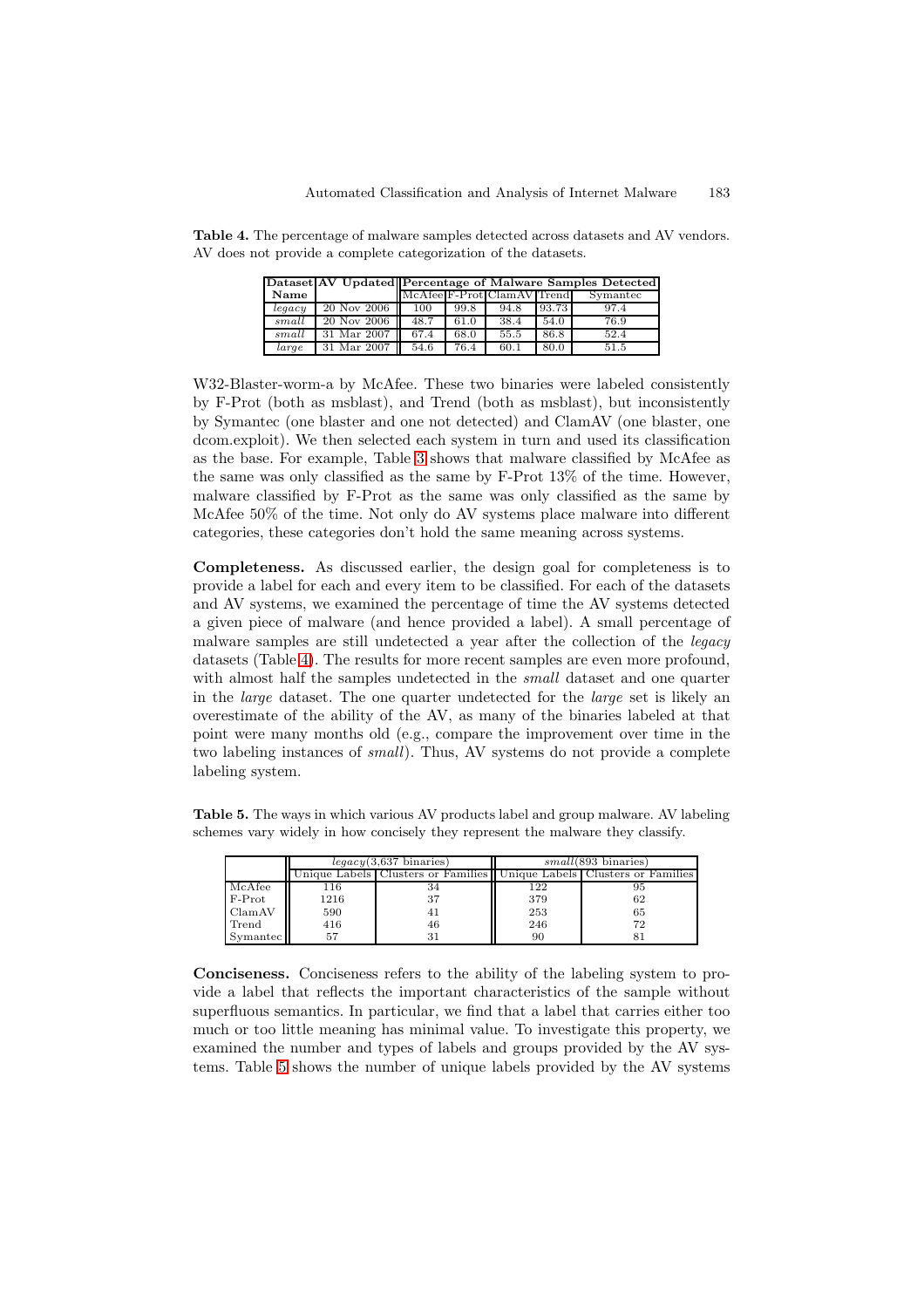as well as the number of unique families these labels belong to. In this analysis, the family is a generalized label heuristically extracted from the literal string, which contains the portion intended to be human-readable. For example, the literal labels returned by a AV system W32-Sdbot.AC and Sdbot.42, are both in the "sdbot" family. An interesting observation from this table is that these systems vary widely in how concisely they represent malware. Vendors such as Symantec appear to employ a general approach, reducing samples to a small handful of labels and families. On the other extreme, FProt appears to aggressively label new instances, providing thousands of unique labels for malware, but still maintaining a small number of groups or families to which these labels belong.

# <span id="page-6-0"></span>**3 Behavior-Based Malware Clustering**

As we described in the previous section, any meaningful labeling system must achieve consistency, completeness, and conciseness, and existing approaches, such as those used by anti-virus systems, fail to perform well on these metrics. To address these limitations, we propose an approach based on the actual execution of malware samples and observation of their persistent state changes. These state changes, when taken together, make a behavioral fingerprint, which can then be clustered with other fingerprints to define classes and subclasses of malware that exhibit similar state change behaviors. In this section, we discuss our definition and generation of these behavioral fingerprints and the techniques for clustering them.

## **3.1 Defining and Generating Malware Behaviors**

Previous work in behavioral signatures has been based at the abstraction level of low-level system events, such as individual system calls. In our system, the intent is to capture what the malware actually does on the system. Such information is more invariant and directly useful to assess the potential damage incurred. Individual system calls may be at a level that is too low for abstracting semantically meaningful information: a higher abstraction level is needed to effectively describe the behavior of malware. We define the behavior of malware in terms of non-transient state changes that the malware causes on the system. State changes are a higher level abstraction than individual system calls, and they avoid many common obfuscation techniques that foil static analysis as well as low-level signatures, such as encrypted binaries and non-deterministic event ordering. In particular, we extract simple descriptions of state changes from the raw event logs obtained from malware execution. Spawned process names, modified registry keys, modified file names, and network connection attempts are extracted from the logs and the list of such state changes becomes a behavioral profile of a sample of malware.

Observing the malware behavior requires actually executing the binaries. We execute each binary individually inside a virtual machine [\[27\]](#page-19-4) with Windows XP installed. The virtual machine is partially firewalled so that the external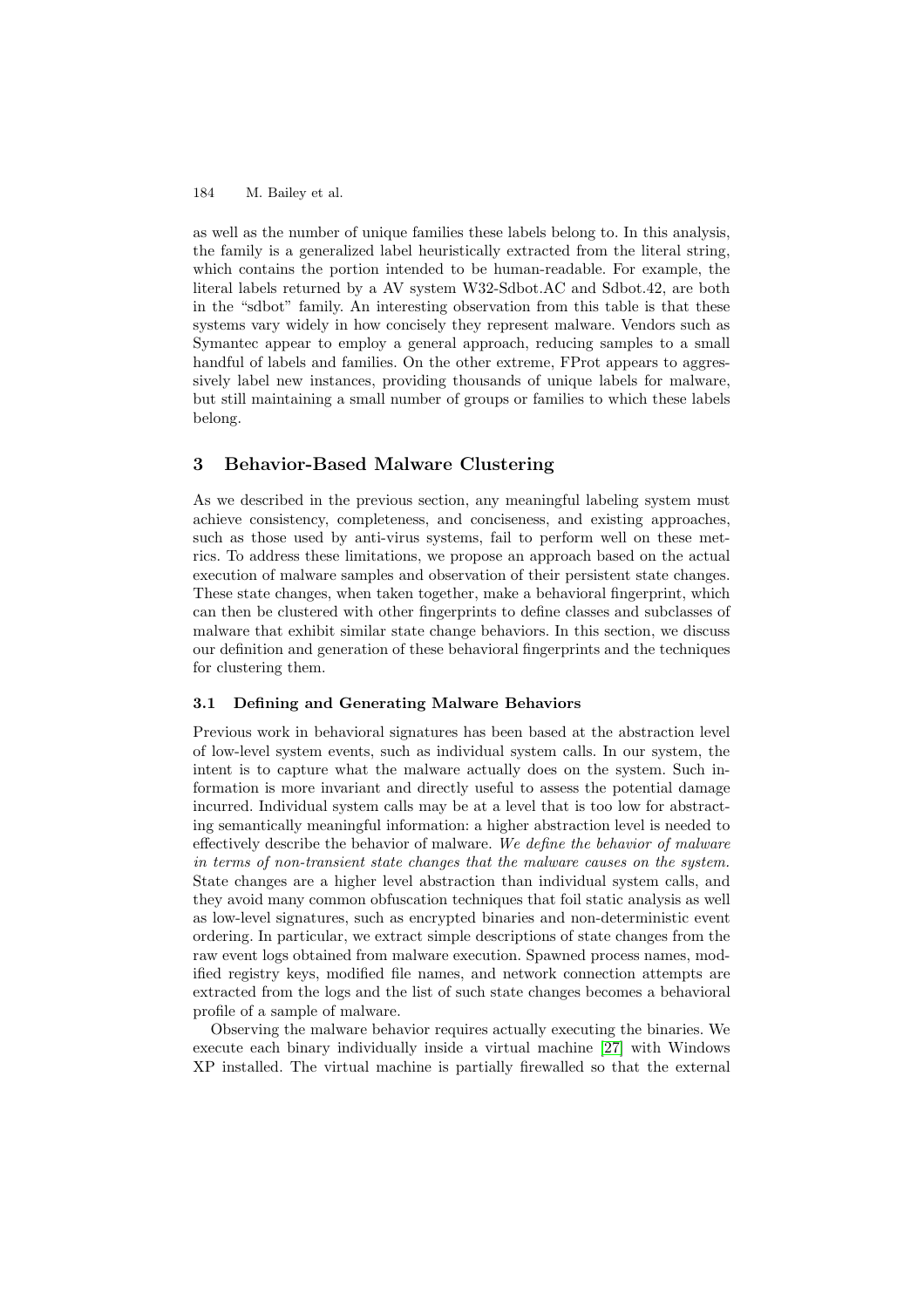impact of any immediate attack behaviors (e.g., scanning, DDoS, and spam) is minimized during the limited execution period. The system events are captured and exported to an external server using the Backtracker system [\[12\]](#page-18-5). In addition to exporting system events, the Backtracker system provides a means of building causal dependency graphs of these events. The benefit of this approach is that we can validate that the changes we observe are a direct result of the malware, and not of some normal system operation.

## **3.2 Clustering of Malware**

While the choice of abstraction and generation of behaviors provides useful information to users, operators, and security personnel, the sheer volume of malware makes manual analysis of each new malware intractable. Our malware source observed 3,700 samples in a six-month period—over 20 new pieces per day. Each generated fingerprint, in turn, can exhibit many thousands of individual state changes (e.g., infecting every .exe on a Windows host). For example, consider the tiny subset of malware in table [6.](#page-7-0) The 10 distinct pieces of malware generate from 10 to 66 different behaviors with a variety of different labels, including disjoint families, variants, and undetected malware. While some items obviously belong together in spite of their differences (e.g., C and D), even the composition of labels across AV systems can not provide a complete grouping of the malware. Obviously, for these new behavioral fingerprints to be effective, similar behaviors need to be grouped and appropriate meanings assigned.

<span id="page-7-0"></span>**Table 6.** Ten unique malware samples. For each sample, the number of process, file, registry, and network behaviors observed and the classifications given by various AV vendors are listed.

| Label MD5 |                                                                  | $P/F/R/N$ McAfee |                                         | Trend                                     |
|-----------|------------------------------------------------------------------|------------------|-----------------------------------------|-------------------------------------------|
| A         | 71b99714cddd66181e54194c44ba59df 8/13/27/0 Not detected          |                  |                                         | W32/Backdoor.QWO                          |
| B         | be5f889d12fe608e48be11e883379b7a 8/13/27/0Not detected           |                  |                                         | W32/Backdoor.QWO                          |
| C         | df1cda05aab2d366e626eb25b9cba229                                 | 1/1/6/1          |                                         | W32/Mytob.gen@MM W32/IRCBot-based!Maximus |
| D         | 5bf169aba400f20cbe1b237741eff090                                 |                  | $1/1/6/2$ W32/Mytob.gen@MM Not detected |                                           |
| E         | eef804714ab4f89ac847357f3174aa1d                                 |                  | $1/2/8/3$ PWS-Banker.gen.i              | $\frac{W32}{Bancos.}$ IQK                 |
| F         | 80f64d342fddcc980ae81d7f8456641e                                 |                  | $2/11/28/1$ IRC/Flood.gen.b             | W32/Backdoor.AHJJ                         |
| G         | 12586ef09abc1520c1ba3e998baec457                                 |                  | $1/4/3/1$ W32/Pate.b                    | W32/Parite.B                              |
| H         | ff0f3c170ea69ed266b8690e13daf1a6                                 | 1/2/8/1          | Not detected                            | W32/Bancos.IJG                            |
|           | 36f6008760bd8dc057ddb1cf99c0b4d7 3/22/29/3 IRC/Generic Flooder   |                  |                                         | IRC/Zapchast.AK@bd                        |
|           | $ c13f3448119220d006e93608c5b43e58 5/32/28/1 Generic BackDoor.f$ |                  |                                         | W32/VB-Backdoor!Maximus                   |

Our approach to generating meaningful labels is achieved through clustering of the behavioral fingerprints. In the following subsections, we introduce this approach and the various issues associated with effective clustering, including how to compare fingerprints, combine them based on their similarity, and determine which are the most meaningful groups of behaviors.

**Comparing Individual Malware Behaviors.** While examining individual behavioral profiles provides useful information on particular malware samples, our goal is to classify malware and give them meaningful labels. Thus malware samples must be grouped. One way to group the profiles is to create a distance metric that measures the difference between any two profiles, and then use the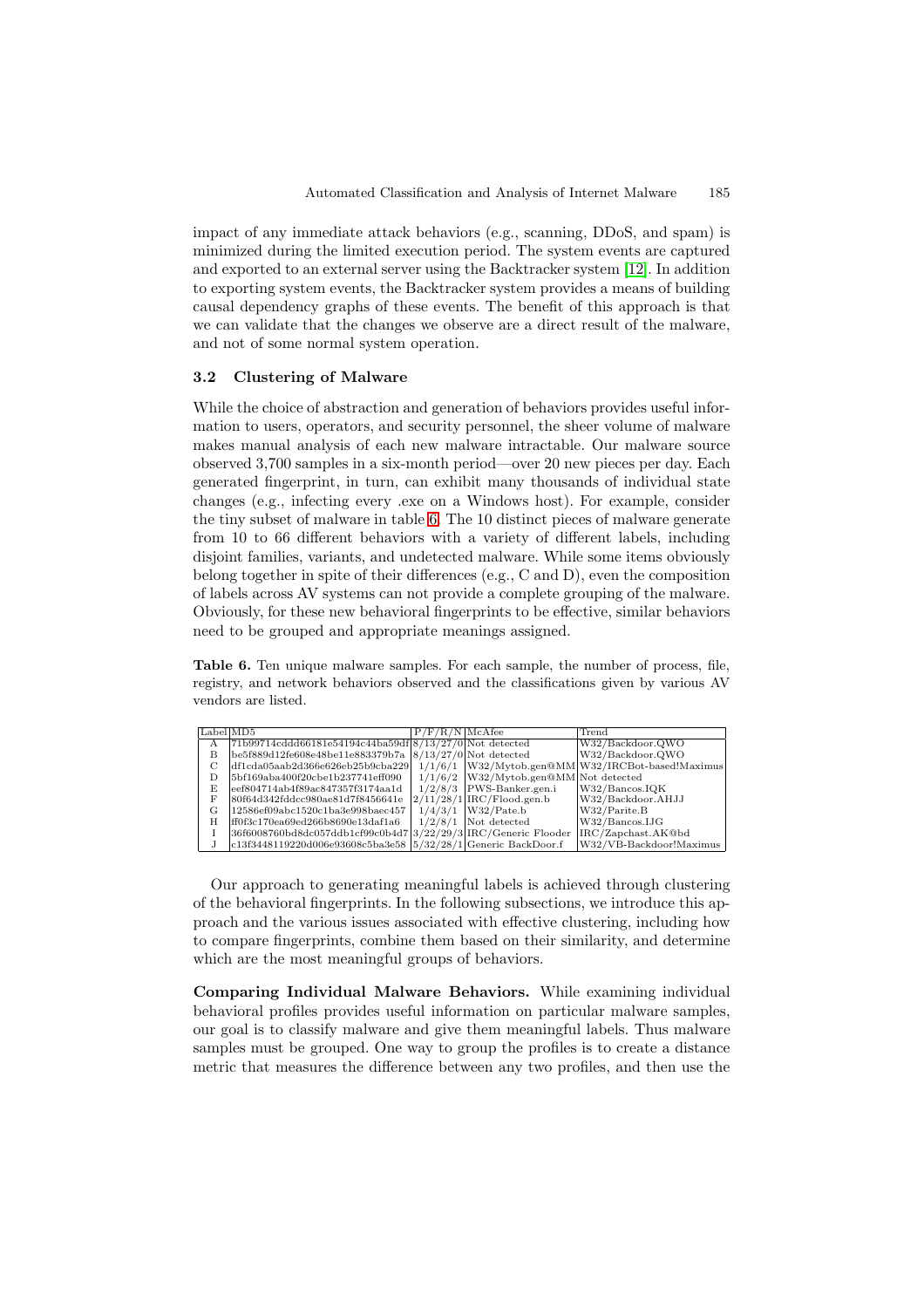<span id="page-8-0"></span>**Table 7.** A matrix of the NCD between each of the 10 malware samples in our example

|    |                                                                                           |  | E. | F |                                                   |  |
|----|-------------------------------------------------------------------------------------------|--|----|---|---------------------------------------------------|--|
|    | 10.0610.0710.8410.8410.8210.7310.8010.8210.6810.77                                        |  |    |   |                                                   |  |
|    | $[0.07] 0.06] 0.84] 0.85] 0.82] 0.73] 0.80] 0.82] 0.68] 0.77$                             |  |    |   |                                                   |  |
|    | $[0.84]0.84]0.04[0.22]0.45[0.77]0.64[0.45]0.84]0.86$                                      |  |    |   |                                                   |  |
|    | $[0.85] 0.85] 0.23] 0.05] 0.45] 0.76] 0.62] 0.43] 0.83] 0.86$                             |  |    |   |                                                   |  |
| E. | $[0.83 \, 0.83 \, 0.48 \, 0.47 \, 0.03 \, 0.72 \, 0.38 \, 0.09 \, 0.80 \, 0.85]$          |  |    |   |                                                   |  |
|    | $[0.71] 0.71] 0.77] 0.76] 0.72] 0.05] 0.77] 0.72] 0.37] 0.54$                             |  |    |   |                                                   |  |
|    | $[0.80]$ $[0.80]$ $[0.65]$ $[0.62]$ $[0.38]$ $[0.78]$ $[0.04]$ $[0.35]$ $[0.78]$ $[0.86]$ |  |    |   |                                                   |  |
|    | $[0.83 \, 0.83 \, 0.48 \, 0.46 \, 0.09 \, 0.73 \, 0.36 \, 0.04 \, 0.80 \, 0.85]$          |  |    |   |                                                   |  |
|    |                                                                                           |  |    |   | 0.67 0.67 0.83 0.82 0.79 0.38 0.77 0.79 0.05 0.53 |  |
|    | $[0.75]0.75]0.86[0.85]0.83[0.52]0.85[0.83]0.52]0.08$                                      |  |    |   |                                                   |  |

metric for clustering. Our initial naive approach to defining similarity was based on the concept of edit distance [\[7\]](#page-18-6). In this approach, each behavior is treated as an atomic unit and we measure the number of inserts of deletes of these atomic behaviors required to transform one behavioral fingerprint into another. The method is fairly intuitive and straightforward to implement (think the Unix command diff here); however, it suffers from two major drawbacks:

- **Overemphasizing size.** When the size of the number of behaviors is large, the edit distance is effectively equivalent to clustering based on the length of the feature set. This overemphasizes differences over similarities.
- **Behavioral polymorphism.** Many of the clusters we observed had few exact matches for behaviors. This is because the state changes made by malware may contain simple behavioral polymorphism (e.g., random file names).

To solve these shortcomings we turned to normalized compression distance (NCD). NCD is a way to provide approximation of information content, and it has been successfully applied in a number of areas [\[25,](#page-19-5)[29\]](#page-19-6). NCD is defined as:

$$
NCD(x,y) = \frac{C(x+y) - min(C(x), C(y))}{max(C(x), C(y))}
$$

where " $x + y$ " is the concatenation of x and y, and  $C(x)$  is the zlib-compressed length of x. Intuitively, NCD represents the overlap in information between two samples. As a result, behaviors that are similar, but not identical, are viewed as close (e.g., two registry entries with different values, random file names in the same locations). Normalization addresses the issue of differing information content. Table [7](#page-8-0) shows the normalized compression distance matrix for the malware described in Table [6.](#page-7-0)

**Constructing Relationships Between Malware.** Once we know the information content shared between two sets of behavioral fingerprints, we can combine various pieces of malware based on their similarity. In our approach, we construct a tree structure based on the well-known hierarchical clustering algorithm [\[11\]](#page-18-7). In particular, we use pairwise single-linkage clustering, which defines the distance between two clusters as the minimum distance between any two members of the clusters. We output the hierarchical cluster results as a tree graph in graphviz's dot format [\[14\]](#page-19-7). Figure [2](#page-9-0) shows the generated tree for the malware in Table [6.](#page-7-0)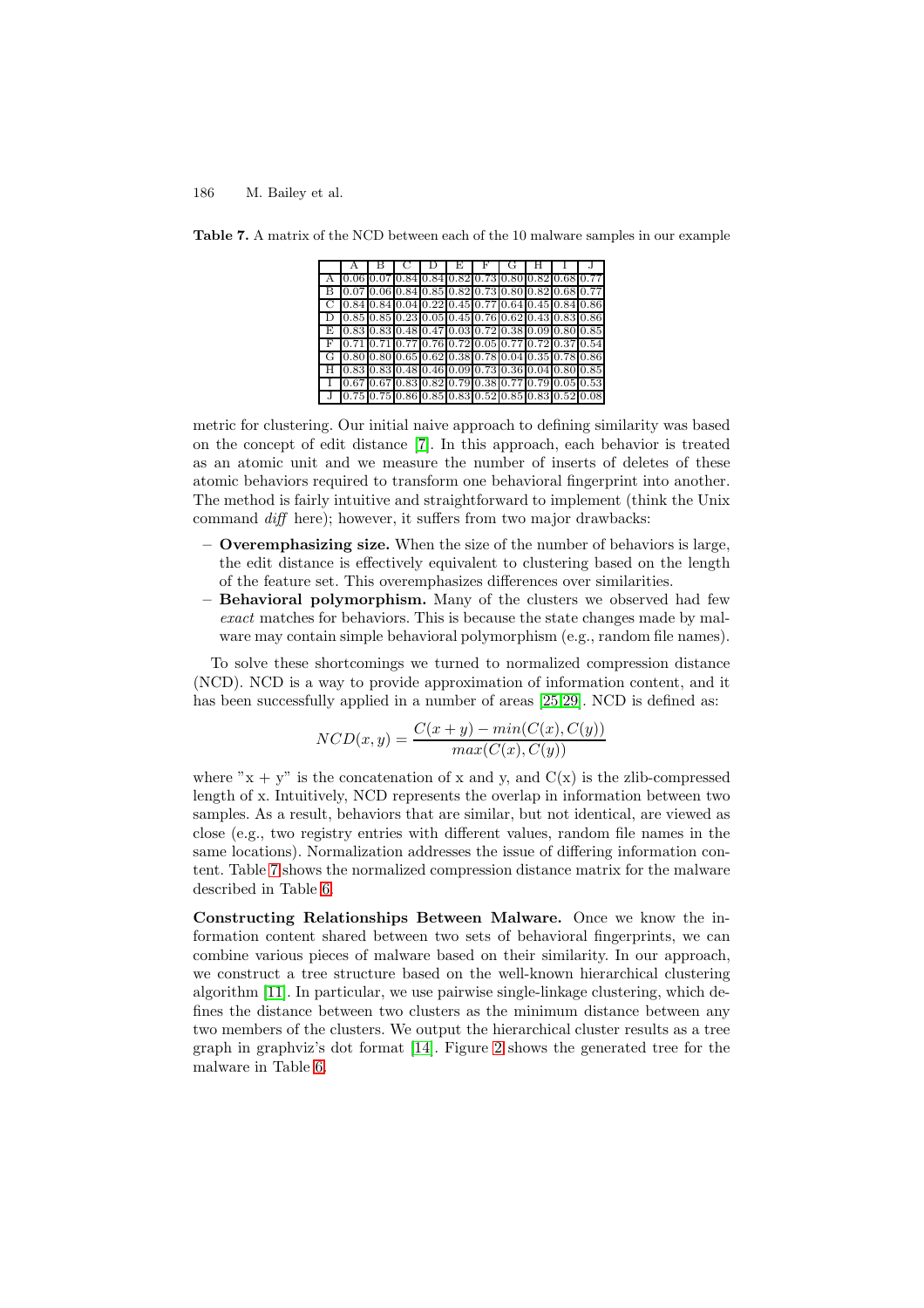

<span id="page-9-0"></span>**Fig. 2.** On the left, a tree consisting of the malware from Table [6](#page-7-0) has been clustered via a hierarchical clustering algorithm whose distance function is normalized compression distance. On the right, a dendrogram illustrating the distance between various subtrees.

**Extracting Meaningful Groups.** While the tree-based output of the hierarchical clustering algorithm does show the relationships between the information content of behavioral fingerprints, it does not focus attention on areas of the tree in which the similarities (or lack thereof) indicate an important group of malware. Therefore, we need a mechanism to extract meaningful groups from the tree. A naive approach to this problem would be to set a single threshold of the differences between two nodes in the tree. However, this can be problematic as a single uniform distance does not accurately represent the distance between various subtrees. For example, consider the dendrogram in Figure [2.](#page-9-0) The height of many U-shaped lines connecting objects in a hierarchical tree illustrates the distance between the two objects being connected. As the figure shows, the difference between the information content of subtrees can be substantial. Therefore, we require an automated means of discovering where the most important changes occur.

<span id="page-9-1"></span>**Table 8.** The clusters generated via our technique for the malware listed in Table [6](#page-7-0)

|    | Cluster Elements Overlap Example |            |                                  |
|----|----------------------------------|------------|----------------------------------|
| c1 | C. D                             |            | 67.86% scans 25                  |
| c2 | A. B                             |            | 97.96% installs a cygwin rootkit |
| c3 |                                  |            | $E, G, H$ 56.60% disables AV     |
| c4 | F.I.J                            | 53.59% IRC |                                  |

To address this limitation, we adopt an "inconsistency" measure that is used to compute the difference in magnitude between distances of clusters so that the tree can be cut into distinct clusters. Clusters are constructed from the tree by first calculating the inconsistency coefficient of each cluster, and then thresholding based on the coefficient. The inconsistency coefficient characterizes each link in a cluster tree by comparing its length with the average length of other links at the same level of the hierarchy. The higher the value of this coefficient, the less similar are the objects connected by the link. The inconsistency coefficient calculation has one parameter, which is the depth below the level of the current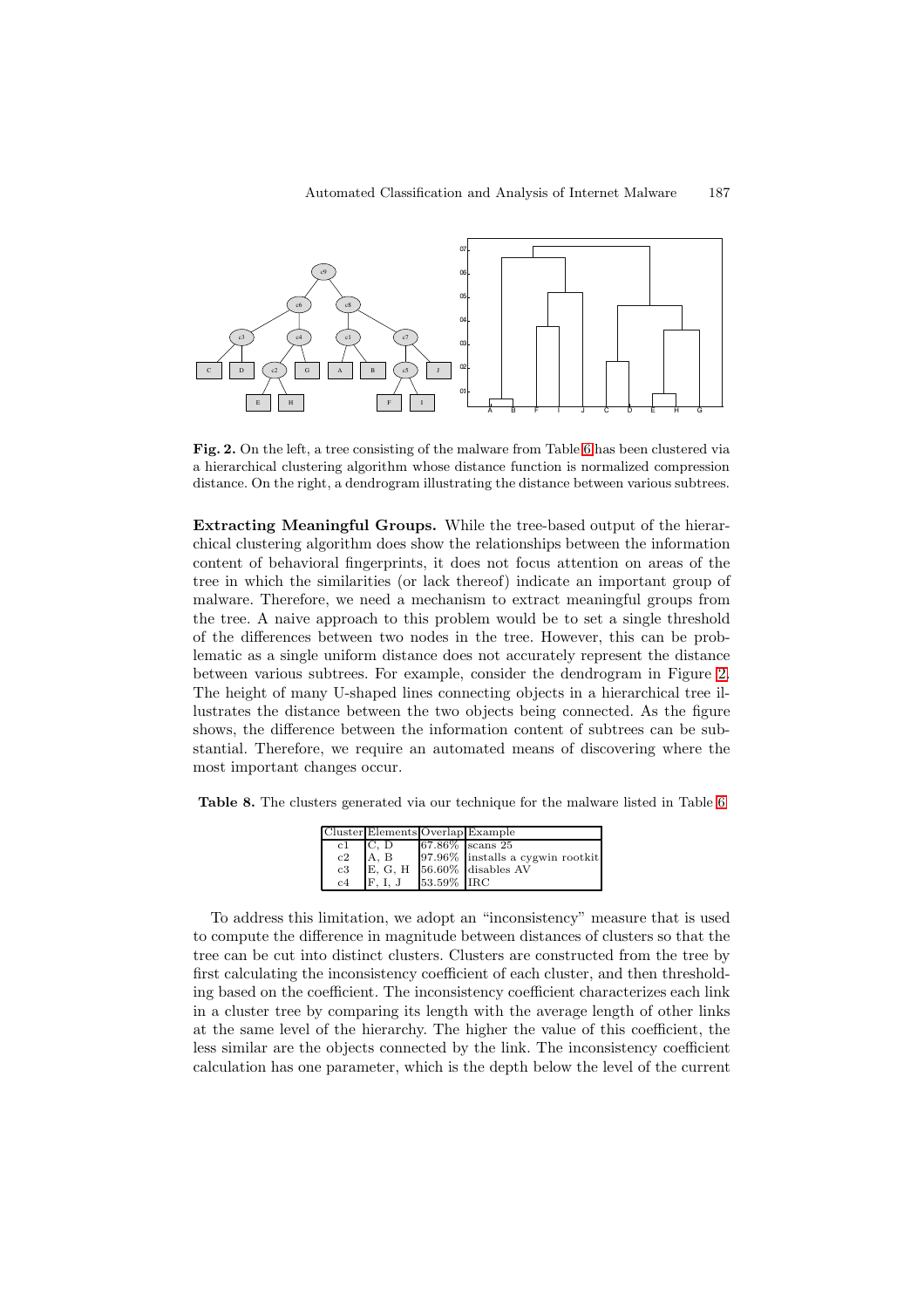

<span id="page-10-1"></span>Fig. 3. The memory and runtime required for performing clustering based on the number of malware clustered (for a variety of different sized malware behaviors)

link to consider in the calculation. All the links at the current level in the hierarchy, as well as links down to the given depth below the current level, are used in the inconsistency calculation.

In Table [8](#page-9-1) we see the result of the application of this approach to the example malware in Table [6.](#page-7-0) The 10 unique pieces of malware generate four unique clusters. Each cluster shows the elements in that cluster, the average number of unique behaviors in common between the clusters, and an example of a high-level behavior in common between each binary in the cluster. For example, cluster one consists of C and D and represents two unique behaviors of mytob, a mass mailing scanning worm. Five of the behaviors observed for C and D are identical (e.g., scans port 25), but several others exhibit some behavioral polymorphism (e.g., different run on reboot registry entries). The other three clusters exhibit similar expected results, with cluster two representing the cygwin backdoors, cluster three the bancos variants, and cluster four a class of IRC backdoors.

## <span id="page-10-0"></span>**4 Evaluation**

To demonstrate the effectiveness of behavioral clustering, we evaluate our technique on the large and small datasets discussed in section [2.](#page-2-0) We begin by demonstrating the runtime performance and the effects of various parameters on the system. We then show the quality or goodness of the clusters generated by our system by comparing existing AV groups (e.g., those labeled as SDBot) to our clusters. Next we discuss our clusters in the context of our completeness, conciseness, and consistency criteria presented earlier. Finally, we illustrate the utility of the clusters by answering relevant questions about the malware samples.

## **4.1 Performance and Parameterization**

We now examine the memory usage and execution time for the hierarchical clustering algorithm. To obtain these statistics, we take random sub-samples of length between 1 to 526 samples from the small dataset. For each sub-sample,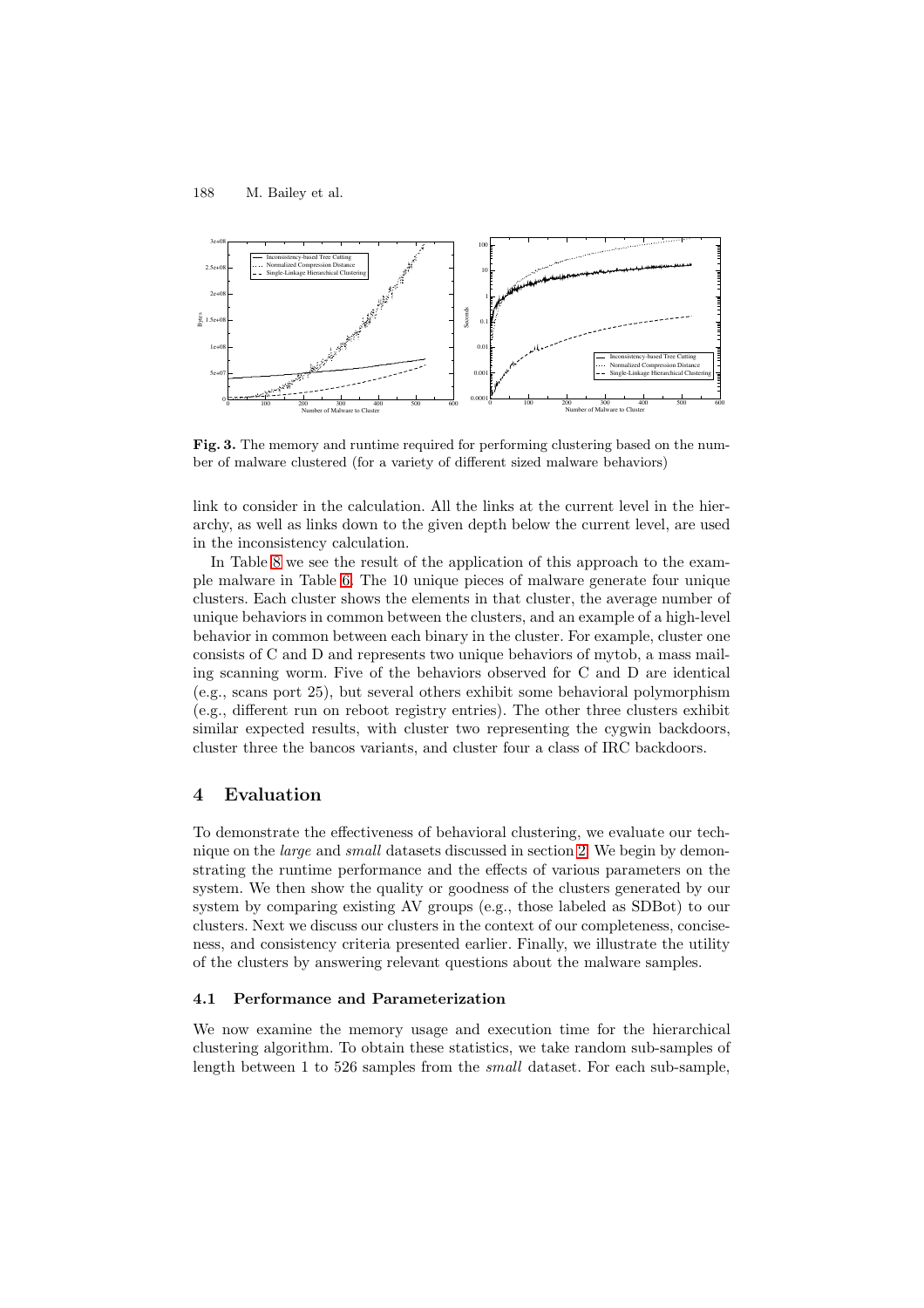

<span id="page-11-0"></span>**Fig. 4.** On the left, the number of clusters generated for various values of the inconsistency parameter and depth. On the right, the trade-off between the number of clusters, the average cluster size, and the inconsistency value.

we analyze its run time and memory consumption by running ten trials for each. The experiments were performed on a Dell PowerEdge 4600 with two Intel Xeon MP CPUs (3.00GHz), 4 GB of DDR ECC RAM, 146G Cheetah Seagate drive with an Adaptec 3960D Ultra160 SCSI adapter, running Fedora Core Linux.

We first decompose the entire execution process into five logical steps: (1) trace collection, (2) state change extraction, (3) NCD distance matrix computation: an  $O(N^2)$  operation, (4) clustering the distance matrix into a tree, (5) cutting the tree into clusters. We focus on the latter three operations specific to our algorithm for performance evaluation. Figure [3](#page-10-1) shows the memory usage for those three steps. As expected, computing NCD requires the most memory with quadratic growth with an increasing number of malware for clustering. However, clustering 500 malware samples requires less than 300MB of memory. The memory usage for the other two components grows at a much slower rate. Examining the run-time in Figure [3](#page-10-1) indicates that all three components can complete within hundreds of seconds for clustering several hundred malware samples.

Phases 1-4 of the system operate without any parameters. However, the treecutting algorithm of phase 5 has two parameters: the inconsistency measure and the depth value. Intuitively, larger inconsistency measures lead to fewer clusters and larger depth values for computing inconsistency result in more clusters. Figure [4](#page-11-0) illustrates the effects of depth on the number of clusters produced for the small dataset for various inconsistency values. Values of between 4-6 for the depth (the 3rd and 4th colored lines) appear to bound the knee of the curve. In order to evaluate the effect of inconsistency, we fixed thedepth to 4 and evaluated the number of clusters versus the average size of the clusters for various inconsistency values in the large dataset. The results of this analysis, shown in Figure [4,](#page-11-0) show a smooth trade-off until an inconsistency value between 2.2 and 2.3, where the clusters quickly collapse into a single cluster. In order to generate clusters that are as concise as possible without, losing important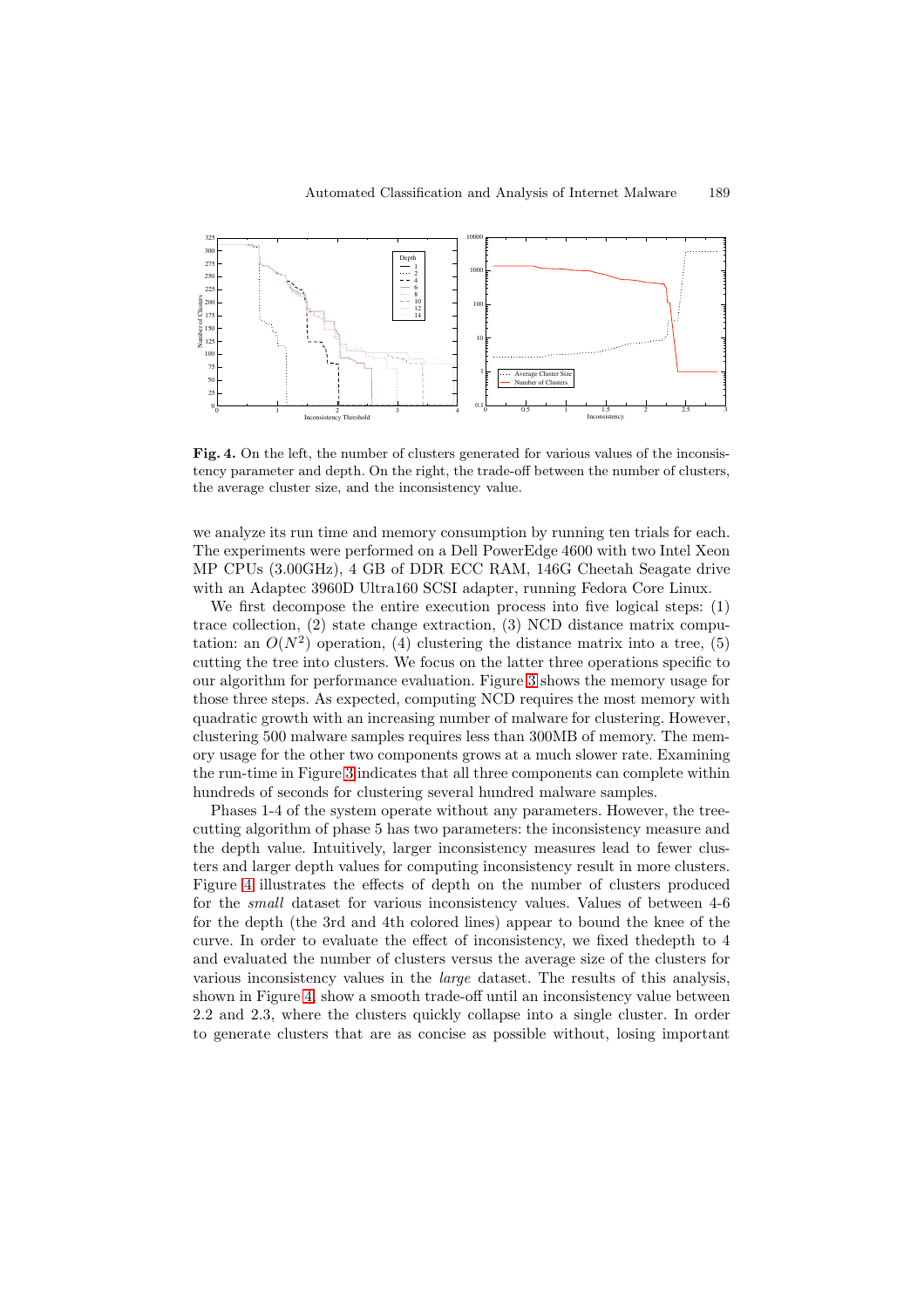feature information, the experiments in the next selection utilize values of depth and inconsistency just at the knee of these curves. In this case, it is a depth value of 4 and an inconsistency value of 2.22.

#### **4.2 Comparing AV Groupings and Behavioral Clustering**

To evaluate its effectiveness, we applied our behavioral clustering algorithm on the large dataset from Section [2.](#page-2-0) Our algorithm created 403 clusters from the 3,698 individual pieces of malware using parmeters discussed above. While it is infeasible to list all the clusters here, a list of the clusters, the malware and behaviors in each cluster, and their AV labels are available at <http://www.eecs.umich.edu/~mibailey/malware/>.

As a first approximation of the quality of the clusters produced, we returned to our example in Section 2 and evaluated the clustering of various malware samples labeled as SDBot by the AV systems. Recall from our previous discussions that various AV systems take differing approaches to labeling malware—some adopt a general approach with malware falling into a few broad categories and others apply more specific, almost per sample, labels to each binary. We expect that a behavior-based approach would separate out these more general classes if their behavior differs, and aggregate across the more specific classes if behaviors are shared. Looking at these extremes in our sample, Symantec, who adopts a more general approach, has two binaries identified as back-door.sdbot. They were divided into separate clusters in our evaluation based on differing processes created, differing back-door ports, differing methods of process invocation or reboot, and the presence of AV avoidance in one of the samples. On the other extreme, FProt, which has a high propensity to label each malware sample individually, had 47 samples that were identified as belonging to the sdbot family. FProt provided 46 unique labels for these samples, nearly one unique label per sample. In our clustering, these 46 unique labels were collapsed into 15 unique clusters reflecting their overlap in behaviors. As we noted in Section 2, these grouping have differing semantics—both Symantec labels were also labled by FProt as SDBot, but obviously not all FProt labels were identified as SDBot by Symantec. Both of these extremes demonstrate the utility of our system in moving toward a labeling scheme that is more concise, complete, and consistent.

#### **4.3 Measuring the Completeness, Conciseness and Consistency**

We previously examined how the clusters resulting from the application of our algorithm to the large dataset compared to classification of AV systems. In this section, we examine more general characteristics of our clusters in an effort to demonstrate their quality. In particular, we demonstrate the completeness, conciseness, and consistency of the generated clusters. Our analysis of these properties, summarized in Table [9,](#page-13-0) are highlighted each in turn:

**Completeness.** To measure completeness, we examined the number of times we created a meaningful label for a binary and compared this to the detection rates of the various AV products. For AV software, "not detected" means no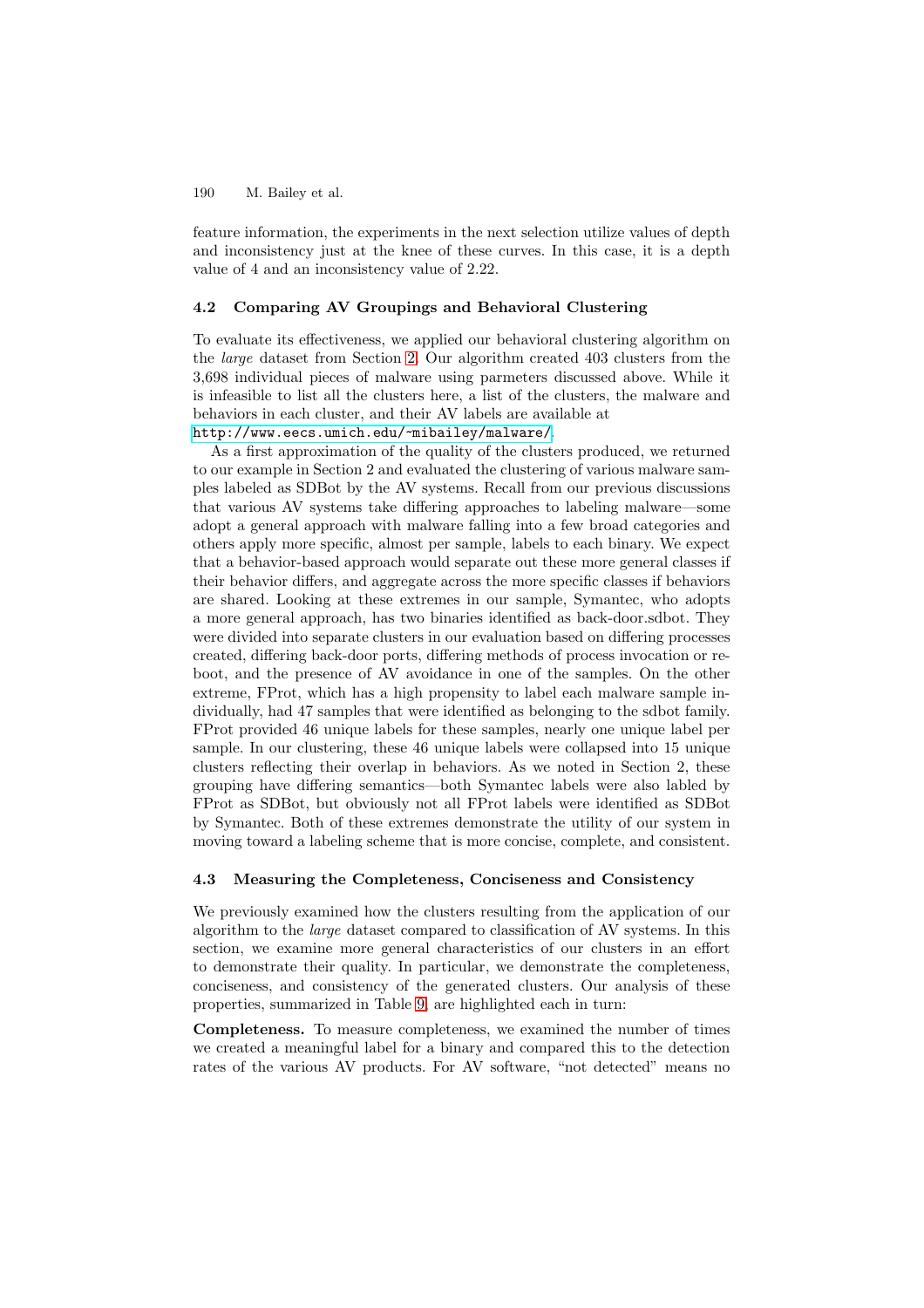|                 | Completeness |      |          |        | Conciseness | Consistency                                                            |  |
|-----------------|--------------|------|----------|--------|-------------|------------------------------------------------------------------------|--|
| AV              |              |      |          |        |             | Detected Not Detected % Detected Unique Clusters or Identical Behavior |  |
|                 |              |      |          | Lables | Families    | Labeled Identically                                                    |  |
| McAfee          | 2018         | 1680 | 54.6%    | 308    | 84          | 47.2%                                                                  |  |
| $F-Prot$        | 2958         | 740  | 80.0%    | 1544   | 194         | 31.1%                                                                  |  |
| ClamAV          | 2244         | 1454 | 60.7%    | 1102   | 119         | 34.9%                                                                  |  |
| Trend           | 2960         | 738  | 80.0%    | 2034   | 137         | 44.2%                                                                  |  |
| Symantec        | 1904         | 1794 | 51.5%    | 125    | 107         | 68.2%                                                                  |  |
| <b>Behavior</b> | 3387         | 311  | $91.6\%$ | 403    | 403         | 100%                                                                   |  |

<span id="page-13-0"></span>**Table 9.** The completeness, conciseness, and consistency of the clusters created with our algorithm on the large dataset as compared to various AV vendors

signature matched, despite the up-to-date signature information. For behavioral clustering, "not detected" means that we identified no behavior. A unique aspect of this system is that our limiting factor is not whether we have seen a particular binary before, as in a signature system, but whether we are able to extract meaningful behavior. Any such behavior can be clustered in the context of any number of previously observed malware instances and differentiated, although this differentiation is clearly more valuable the more instances that are observed. In our experiments, roughly 311 binaries exhibited no behavior. The root cause of these errors, and a more complete discussion of the general limitations of dynamic path exploration, is available in the Limitations section. A striking observation from the table is that many AV software systems provide detection rates as low as 51%, compared to around 91% using behavioral clustering. It should be noted that these numbers are as much an indication of the mechanisms the vendors use to collect malware as the AV systems themselves, since signature systems can clearly only detect what they have seen before. While it would be unfair to judge the detection rates based on previously unseen malware, we hesitate to point out that our system for collection of these binaries is not unique. In fact, while individual AV system rates may vary, over 96 percent of the malware samples were detected by at least one of the AV systems. These samples are seen significantly more broadly than our single collection infrastructure and many AV systems fail to detect them.

**Conciseness.** Conciseness represented the ability of the labeling system to group similar items into groups that both reflected the important differences in samples, but were devoid of superfluous labels. As in Section 2, we evaluate conciseness by examining the characteristics of the grouping, or clusters, created by AV systems with those created by our system. We examine the number of unique labels generated by the AV systems and a heuristically-generated notion of families or groups of these labels extracted from the human readable strings. For example, the labels W32-Sdbot.AC and Sdbot.42, are both in the "sdbot" family. As we noted before, AV systems vary widely in how concisely they represent malware. Relative to other systems, our clusters strike a middle ground in conciseness, providing fewer labels than the total unique labels of AV systems, but more than the number of AV system families. This observation is consistent with the previous section the AV system families exhibit multiple different behaviors, but these behaviors have much in common across individual labels.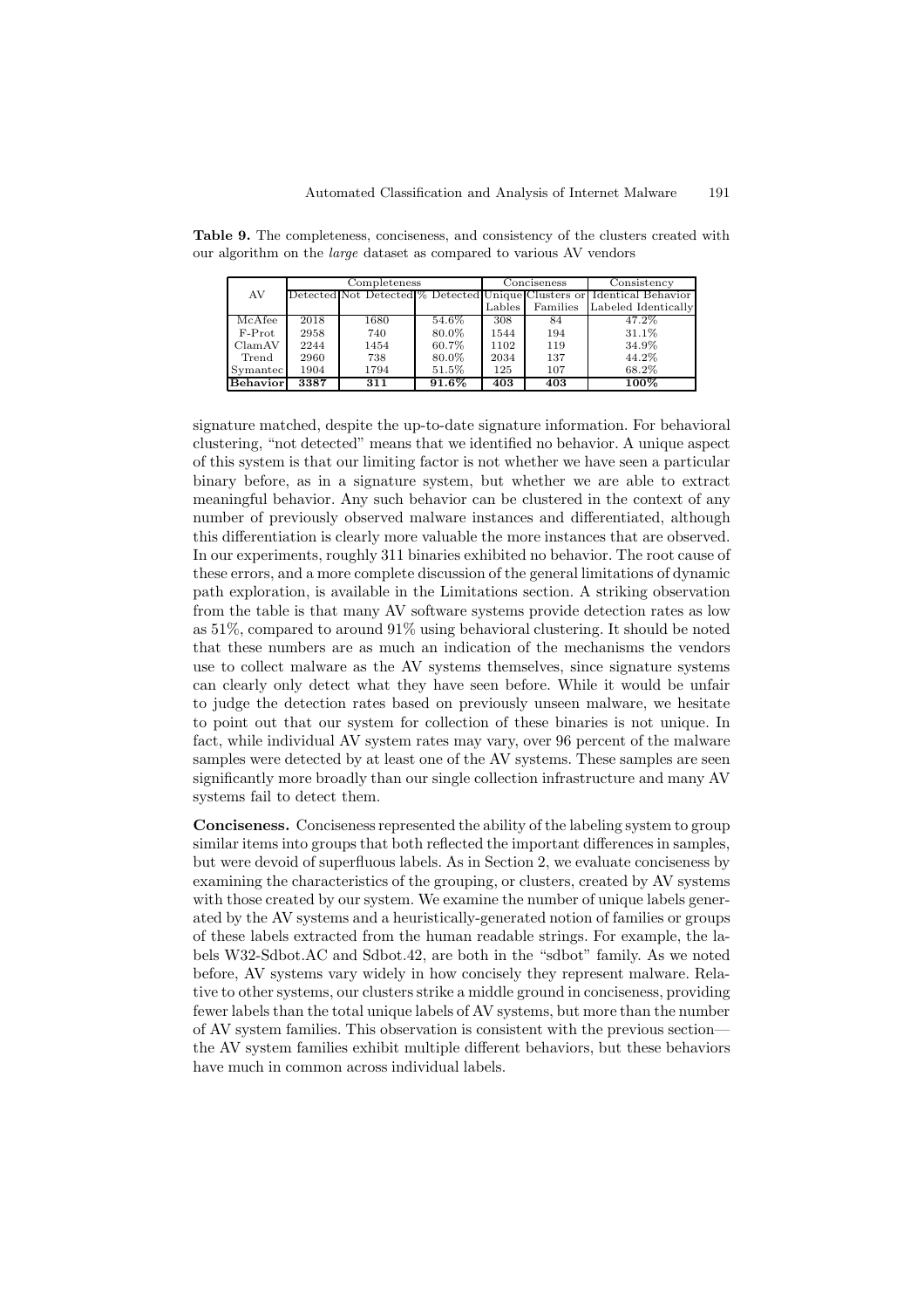**Consistency.** Consistency referred to the ability of a labeling system to identify similar or identical items in the same way. In the context of our behavioral system goals, this implies that identical behaviors are placed in the same clusters. In order to measure the consistency of the system, we examined the binaries that exhibited exactly identical behavior. In the large sample, roughly 2,200 binaries shared exactly identical behavior with another sample. When grouped, these 2,200 binaries created 267 groups in which each sample in the group had exactly the same behavior. We compared the percentage of time the clusters were identified as the same through our approach, as well as the various AV system. As expected, our system placed all of the identical behaviors in the same clusters. However, because consistency is a design goal of the system, the consistency value for our technique is more a measure of correctness than quality. What is interesting to note, however, is that AV systems obviously do not share this same goal. AV systems only labled exactly identical behavior with the same label roughly 31% to 68% percent of the time.

#### **4.4 Application of Clustering and Behavior Signatures**

In this subsection we look at several applications of this technique, in the context of the clusters, created by our algorithm from the large dataset.

**Classifying Emerging Threats.** Behavioral classification can be effective in characterizing emerging threats not yet known or not detected by AV signatures. For example, cluster c156 consists of three malware samples that exhibit malicious bot-related behavior, including IRC command and control activities. Each of the 75 behaviors observed in the cluster is shared with other samples of the group—96.92% on average, meaning the malware samples within the cluster have almost identical behavior. However, none of the AV vendors detect the samples in this cluster except for F-Prot, which only detects one of the samples. It is clear that our behavioral classification would assist in identifying these samples as emerging threats through their extensive malicious behavioral profile.

**Resisting Binary Polymorphism.** Similarly, behavioral classification can also assist in grouping an undetected outlier sample (due to polymorphism or some other deficiency in the AV signatures) together with a common family that it shares significant behaviors with. For example, cluster c80 consists of three samples that share identical behaviors with distinctive strings "bling.exe" and "m0rgan.org." The samples in this cluster are consistently labeled as a malicious bot across the AV vendors except Symantec, which fails to identify one of the samples. To maintain completeness, this outlier sample should be labeled similar to the other samples based on its behavioral profile.

**Examining the Malware Behaviors.** Clearly one of the values of any type of automated security system is not to simply provide detailed information on individual malware, but also to provide broad analysis on future directions of malware. Using the behavioral signatures created by our system, we extracted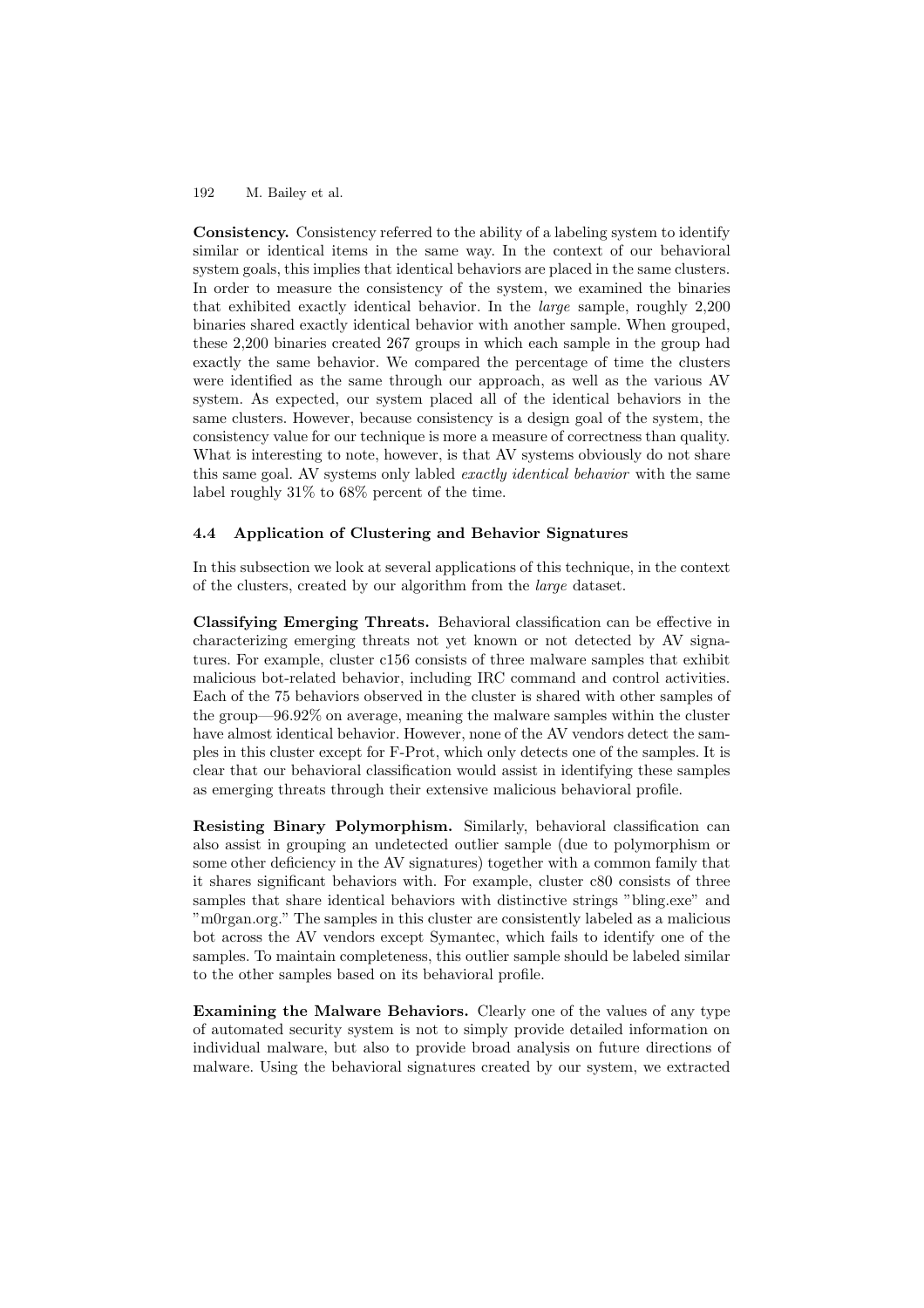| Network        | Process                                            | Files                                | Registry                         |
|----------------|----------------------------------------------------|--------------------------------------|----------------------------------|
| connects to 80 | execs cmd.exe                                      | writes winhlp32.dat uses wininet.dll |                                  |
| connects to 25 | execs IEXPLORE.EXE writes tasklist32.exe uses PRNG |                                      |                                  |
|                | connects to 6667 execs regedit.exe                 | writes change.log                    | modifies registered applications |
|                | connects to $587$ execs tasklist 32.exe            | writes mirc.ini                      | modifies proxy settings          |
| scans port 80  | execs sychost.exe                                  | writes sychost.exe                   | modifies mounted drives          |

<span id="page-15-1"></span>**Table 10.** The top five behaviors observed by type

the most prevalent behaviors for each of the various categories of behaviors we monitor. The top five such behaviors in each category are shown in Table [10.](#page-15-1)

The network behavior seems to conform with agreed notions of how the tasks are being performed by most malware today. Two of the top five network behaviors involve the use of mail ports, presumably for spam. Port 6667 is a common IRC port and is often used for remote control of the malware. Two of the ports are HTTP ports used by systems to check for jailed environments, download code via the web, or tunnel command and control over what is often an unfiltered port. The process behaviors are interesting in that many process executables are named like common Windows utilities to avoid arousing suspicion (e.g., svchost.exe, tasklist32.exe). In addition, some malware uses IEXPLORE.EXE directly to launch popup ads and redirect users to potential phishing sites. This use of existing programs and libraries will make simple anomaly detection techniques more difficult. The file writes show common executable names and data files written to the filesystem by malware. For example, the winhlp32.dat file is a data file common to many Bancos trojans. Registry keys are also fairly interesting indications of behavior and the prevalence of wininet.dll keys shows heavy use of existing libraries for network support. The writing to PRNG keys indicates a heavy use of randomization, as the seed is updated every time a PRNG-related function is used. As expected, the malware does examine and modify the registered application on a machine, the TCP/IP proxy settings (in part to avoid AV), and it queries mounted drives.

# <span id="page-15-0"></span>**5 Related Work**

Our work is the first to apply automated clustering to understand malware behavior using resulting state changes on the host to identify various malware families. Related work in malware collection, analysis, and signature generation has primarily explored static and byte-level signatures [\[23,](#page-19-8)[17\]](#page-19-9) focusing on invariant content. Content-based signatures are insufficient to cope with emerging threats due to intentional evasion. Behavioral analysis has been proposed as a solution to deal with polymorphism and metamorphism, where malware changes its visible instruction sequence (typically the decryptor routine) as it spreads. Similar to our work, emulating malware to discover spyware behavior by using anti-spyware tools has been used in measurements studies [\[22\]](#page-19-10).

There are several abstraction layers at which behavioral profiles can be created. Previous work has focused on lower layers, such as individual system calls [\[15](#page-19-11)[,10\]](#page-18-8),instruction-based code templates [\[6\]](#page-18-9), the initial code run on malware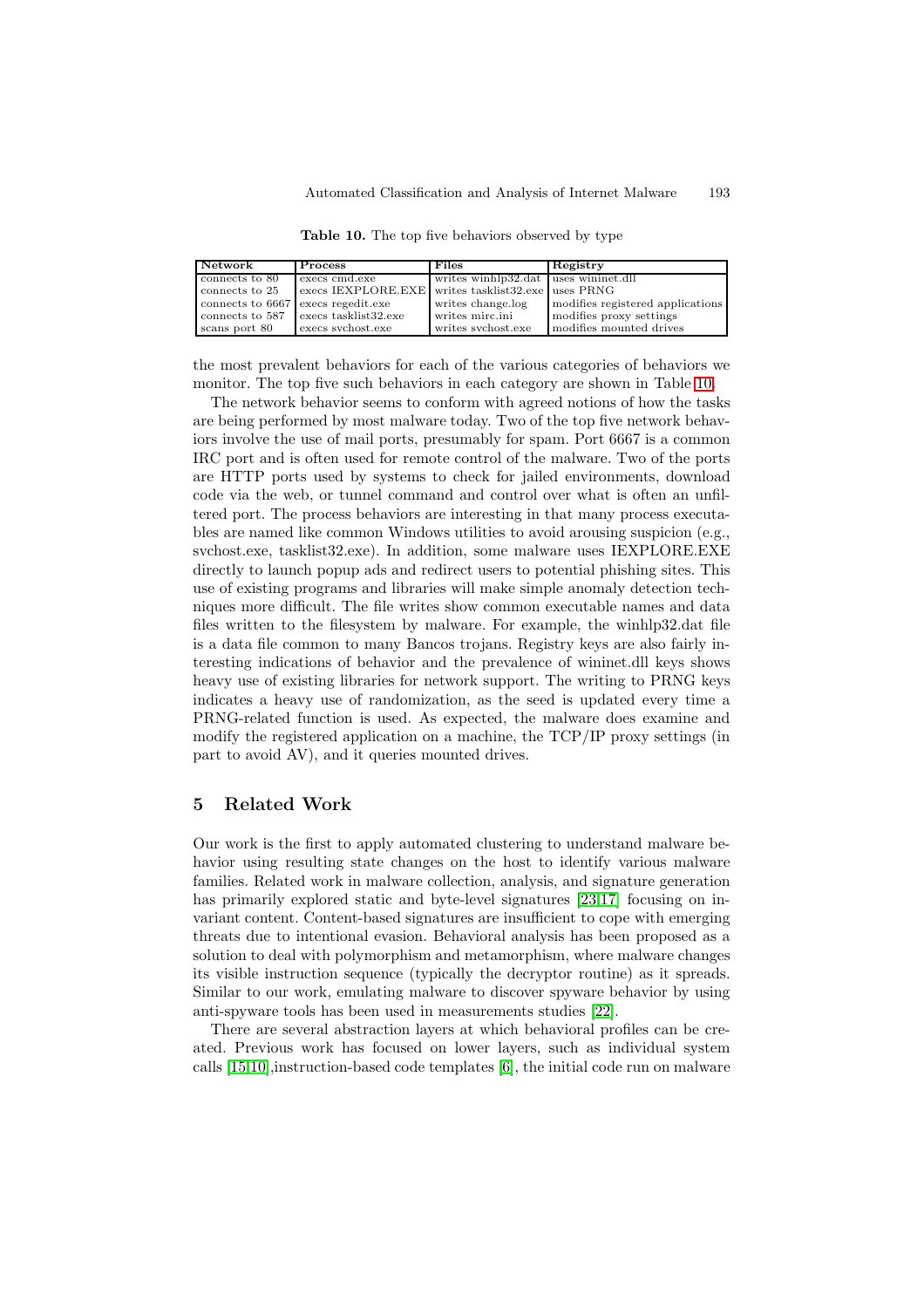infection (shellcode) [\[18\]](#page-19-12), and network connection and session behavior [\[30\]](#page-19-13). Such behavior needs to be effectively elicited. In our work, we chose a higher abstraction layer for several reasons. In considering the actions of malware, it is not the individual system calls that define the significant actions that a piece of malware inflicts upon the infected host; rather, it is the resulting changes in state of the host. Also, although lower levels may allow signatures that differentiate malware, they do not provide semantic value in explaining behaviors exhibited by a malware variant or family. In our work, we define malware by what it actually does, and thereby build in more semantic meanings to the profiles and clusters generated.

Various aspects of high-level behavior could be included in the definition of a behavioral profile. Network behavior may be indicative of malware and has been used to detect malware infections. For example, Ellis et al. [\[9\]](#page-18-10) extracted networklevel features, such as similar data being sent from one machine to the next. In our work, we focus on individual host behavior, including network connection information but not the data transmitted over the network. Thus, we focus more on the malware behavior on individual host systems instead of the pattern across a network.

Recently, Kolter and Maloof [\[13\]](#page-18-11) studied applying machine learning to classify malicious executables using n-grams of byte codes. Our use of hierarchical clustering based on normalized compression distance is a first step at examining how statistical techniques are useful in classifying malware, but the features used are the resulting state changes on the host to be more resistant to evasion and inaccuracies. Normalized information distance was proposed by Li et al. [\[16\]](#page-19-14) as an optimal similarity metric to approximate all other effective similarity metrics. In previous work [\[29\]](#page-19-6), NCD was applied to worm executables directly and to the network traffic generated by worms. Our work applies NCD at a different layer of abstraction. Rather than applying NCD to the literal malware executables, we apply NCD to the malware behavior.

## <span id="page-16-0"></span>**6 Limitations and Future Work**

Our system is not without limitations and shares common weaknesses associated with dynamic analysis. Since the malware samples were executed within VMware, samples that employ anti-VM evasion techniques may not exhibit their malicious behavior. To mitigate this limitation, the samples could be run on a real, non-virtualized system, which would be restored to a clean state after each simulation. Another limitation is the time period in which behaviors are collected from the malware execution. In our experiments, each binary was able to run for five minutes before the virtual machine was terminated. It is possible that certain behaviors were not observed within this period due to time-dependent or delayed activities. Previous research has been done to detect such time-dependent triggers [\[8\]](#page-18-12). A similar limitation is malware that depends on user input, such as responding to a popup message box, before exhibiting further malicious be-havior, as mentioned in [\[22\]](#page-19-10). Finally, the capabilities and environment of our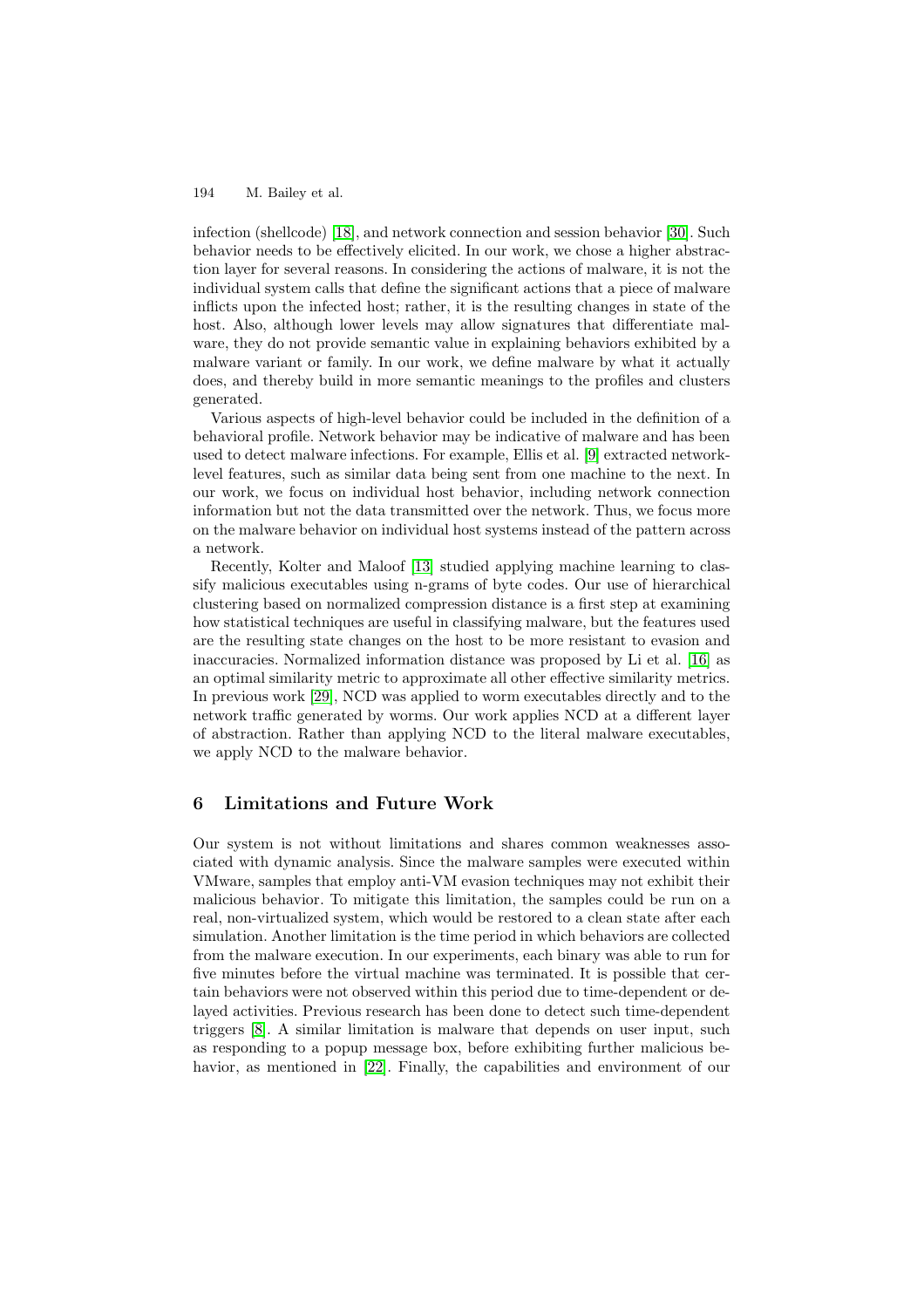virtualized system stayed static throughout our experiments. However, varying the execution environment by using multiple operating system versions, including other memory resident programs such as anti-virus protection engines, and varying network connectivity and reachability may yield interesting behaviors not observed in our existing results. Recently, a generic approach to these and other problems associated with dynamic analysis has be suggested by Moser, et al. [\[21\]](#page-19-15). Their approach is based on exploring multiple execution paths through tracing and rewriting key input values in the system, which could yield additional behaviors unseen in our single execution path.

Our choice of a high level of abstraction may limit fine-grained visibility into each of the observed behaviors in our system. A path for future work could include low-level details of each state change to supplement the high-level behavior description. For example, the actual contents of disk writes and transmitted network packets could be included in a sample's behavioral profile. In addition, we plan to evaluate the integration of other high-level behavioral reports from existing systems, such as Norman [\[24\]](#page-19-16) and CWSandbox [\[5\]](#page-18-13), in the future. We will also investigate further clustering and machine-learning techniques that may better suit these other types of behavioral profiles. Finally, the causal graphs from Backtracker, which are used to identify the behaviors in our system, also include dependency information that is currently ignored. In future versions, this dependency information could be used to further differentiate behaviors.

# <span id="page-17-0"></span>**7 Conclusion**

In this paper, we demonstrated that existing host-based techniques (e.g., antivirus) fail to provide useful labels to the malware they encounter. We showed that AV systems are incomplete in that they fail to detect or provide labels for between 20 to 49 percent of the malware samples. We noted that when these systems do provide labels, these labels are not consistent, both within a single naming convention as well as across multiple vendors and conventions. Finally, we demonstrated that these systems vary widely in their *conciseness* from aggressive, nearly individual labels that ignore commonalities, to broad general groups that hide important details.

To address these important limitations, we proposed a novel approach to the problem of automated malware classification and analysis. Our dynamic approach executes the malware in a virtualized environment and creates a behavioral fingerprint of the malware's activity. This fingerprint is the set of all the state changes that are a causal result of the infection, including files modified, processes created, and network connections. In order to compare these fingerprints and combine them into meaningful groups of behaviors, we apply single-linkage hierarchical clustering of the fingerprints using normalized compress distance as a distance metric. We demonstrated the usefulness of this technique by applying it to the automated classification and analysis of 3,700 malware samples collected over the last six months. We compared the clusters generated to existing malware classification (i.e., AV systems) and showed the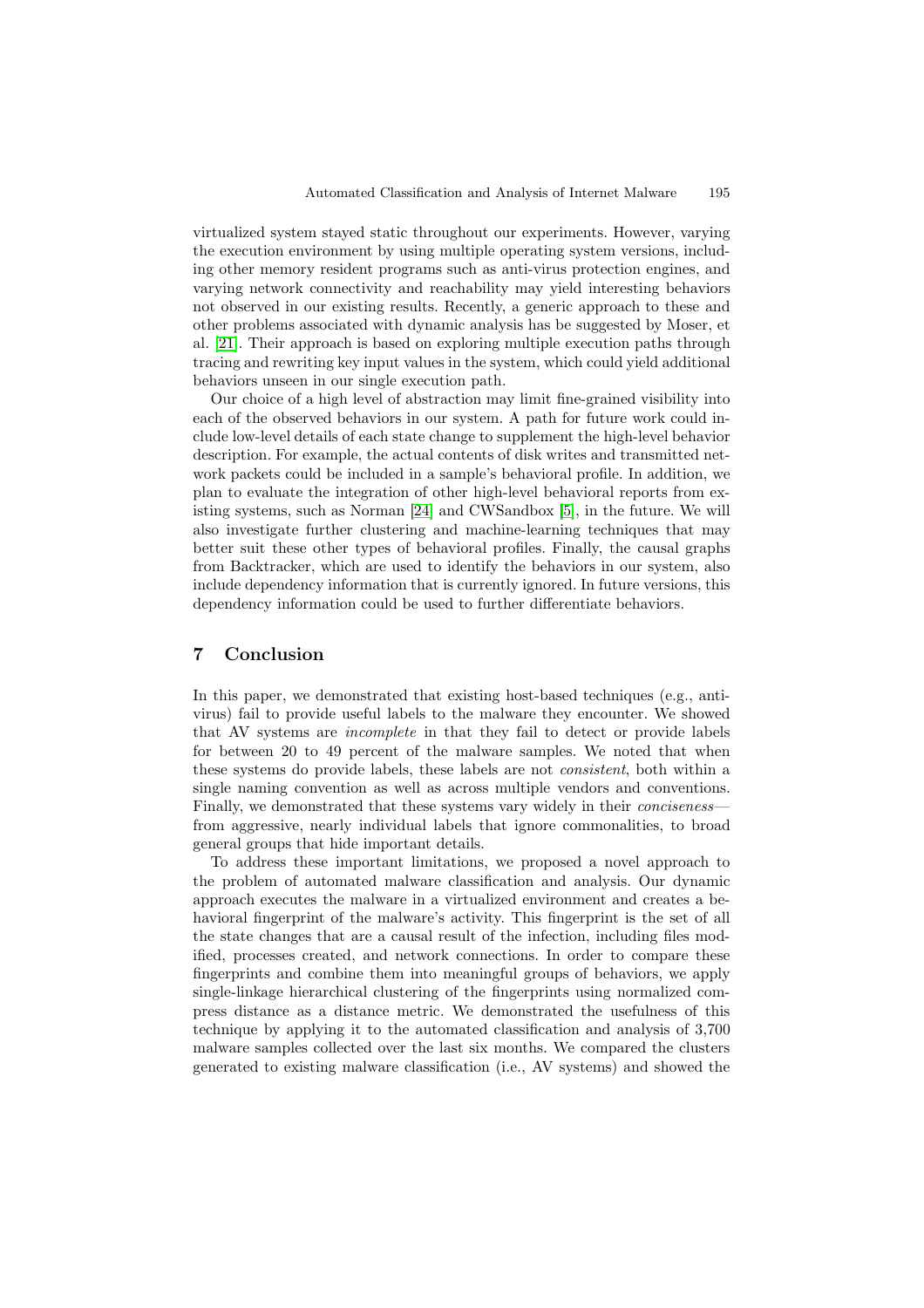technique's completeness, conciseness, and consistency. Through these evaluations, we showed that this new technique provides a novel way of understanding the relationships between malware and is an important step forward in understanding and bridging existing malware classifications.

# **Acknowledgments**

This work was supported in part by the Department of Homeland Security (DHS) under contract numbers NBCHC040146 and NBCHC060090, by the National Science Foundation (NSF) under contract number CNS 0627445 and by corporate gifts from Intel Corporation and Cisco Corporation. We would like to thank our shepherd, Jonathon Giffin, for providing valuable feedback on our submission as well as the anonymous reviewers for critical and useful comments.

# <span id="page-18-3"></span><span id="page-18-2"></span><span id="page-18-0"></span>**References**

- 1. Arbor malware library (AML) (2006), <http://www.arbornetworks.com/>
- 2. Baecher, P., Koetter, M., Holz, T., Dornseif, M., Freiling, F.: The nepenthes platform: An efficient approach to collect malware. In: Zamboni, D., Kruegel, C. (eds.) RAID 2006. LNCS, vol. 4219, Springer, Heidelberg (2006)
- <span id="page-18-1"></span>3. Barford, P., Yagneswaran, V.: An inside look at botnets. In: Series: Advances in Information Security, Springer, Heidelberg (2006)
- <span id="page-18-4"></span>4. Beck, D., Connolly, J.: The Common Malware Enumeration Initiative. In: Virus Bulletin Conference (October 2006)
- <span id="page-18-13"></span><span id="page-18-9"></span>5. Willems, C., Holz, T.: Cwsandbox ( 2007), <http://www.cwsandbox.org/>
- 6. Christodorescu, M., Jha, S., Seshia, S.A., Song, D., Bryant, R.E.: Semantics-aware malware detection. In: Proceedings of the 2005 IEEE Symposium on Security and Privacy (Oakland 2005), Oakland, CA, USA, May 2005, pp. 32–46. ACM Press, New York (2005)
- <span id="page-18-6"></span>7. Cormen, T.H., Leiserson, C.E., Rivest, R.L., Stein, C.: Introduction to Algorithms. MIT Press, Cambridge, MA (1990)
- <span id="page-18-12"></span>8. Crandall, J.R., Wassermann, G., de Oliveira, D.A.S., Su, Z., Wu, S.F., Chong, F.T.: Temporal Search: Detecting Hidden Malware Timebombs with Virtual Machines. In: Proceedings of ASPLOS, San Jose, CA, October 2006, ACM Press, New York (2006)
- <span id="page-18-10"></span>9. Ellis, D., Aiken, J., Attwood, K., Tenaglia, S.: A Behavioral Approach to Worm Detection. In: Proceedings of the ACM Workshop on Rapid Malcode (WORM04), October 2004, ACM Press, New York (2004)
- <span id="page-18-8"></span>10. Gao, D., Beck, D., Reiter, J.C.M.K., Song, D.X.: Behavioral distance measurement using hidden markov models. In: Zamboni, D., Kruegel, C. (eds.) RAID 2006. LNCS, vol. 4219, pp. 19–40. Springer, Heidelberg (2006)
- <span id="page-18-7"></span>11. Hastie, T., Tibshirani, R., Friedman, J.: The Elements of Statistical Learning: Data Mining, Inference, and Prediction. Springer, Heidelberg (2001)
- <span id="page-18-5"></span>12. King, S.T., Chen, P.M.: Backtracking intrusions. In: Proceedings of the 19th ACM Symposium on Operating Systems Principles (SOSP'03), Bolton Landing, NY, USA, October 2003, pp. 223–236. ACM Press, New York (2003)
- <span id="page-18-11"></span>13. Kolter, J.Z., Maloof, M.A.: Learning to Detect and Classify Malicious Executables in the Wild. Journal of Machine Learning Research (2007)